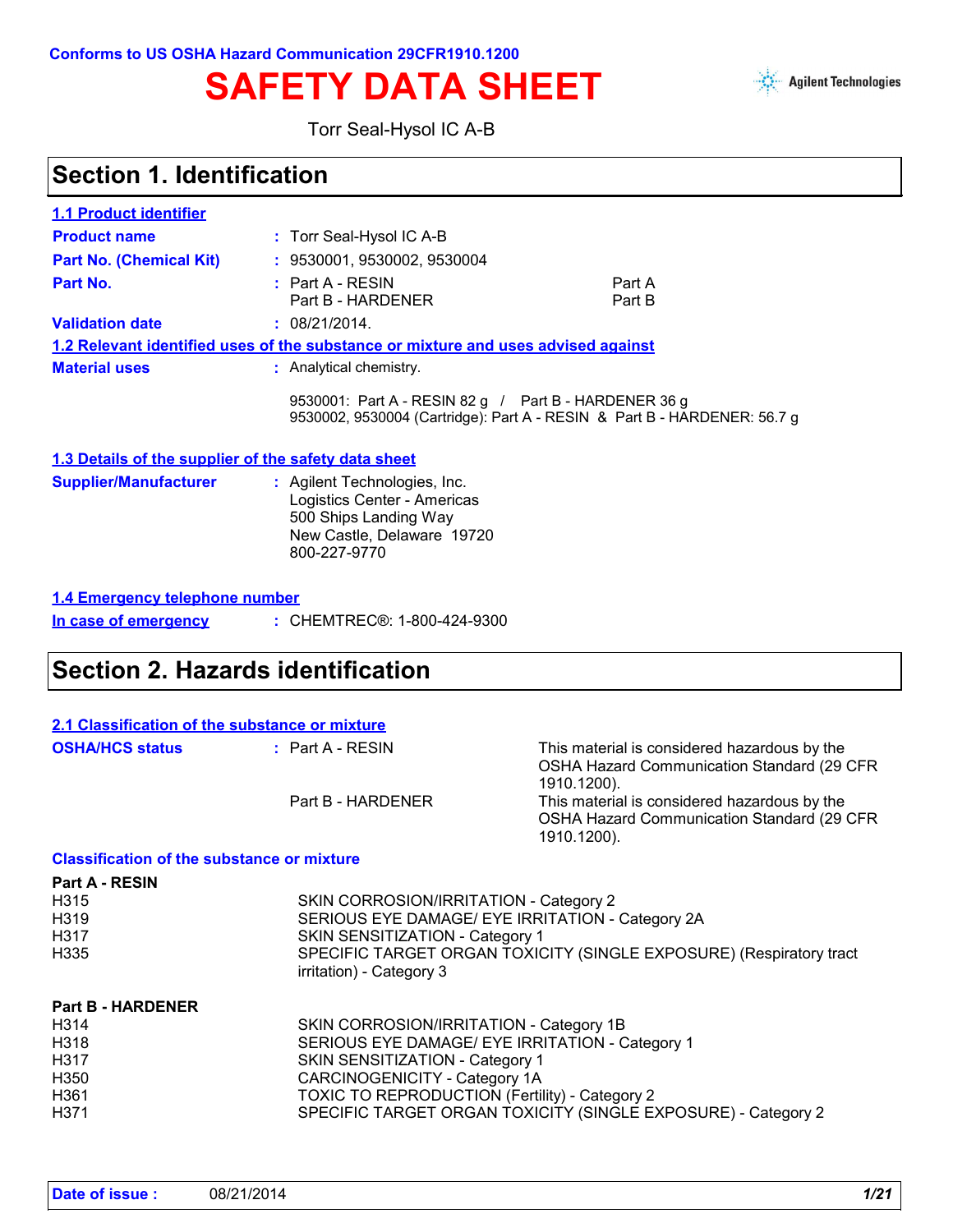# **Section 2. Hazards identification**

| <b>Ingredients of unknown</b><br>toxicity | : Part A - RESIN<br>Part B - HARDENER | Not applicable.<br>Percentage of the mixture consisting of ingredient<br>(s) of unknown toxicity: 20%                                                                                                                                                                                                                                                                                                                                                                                                                                                                                                                                    |
|-------------------------------------------|---------------------------------------|------------------------------------------------------------------------------------------------------------------------------------------------------------------------------------------------------------------------------------------------------------------------------------------------------------------------------------------------------------------------------------------------------------------------------------------------------------------------------------------------------------------------------------------------------------------------------------------------------------------------------------------|
| <b>2.2 GHS label elements</b>             |                                       |                                                                                                                                                                                                                                                                                                                                                                                                                                                                                                                                                                                                                                          |
| <b>Hazard pictograms</b>                  |                                       |                                                                                                                                                                                                                                                                                                                                                                                                                                                                                                                                                                                                                                          |
| <b>Signal word</b>                        | : Part A - RESIN<br>Part B - HARDENER | Warning<br>Danger                                                                                                                                                                                                                                                                                                                                                                                                                                                                                                                                                                                                                        |
| <b>Hazard statements</b>                  | : Part A - RESIN                      | H319 - Causes serious eye irritation.<br>H315 - Causes skin irritation.<br>H317 - May cause an allergic skin reaction.<br>H335 - May cause respiratory irritation.                                                                                                                                                                                                                                                                                                                                                                                                                                                                       |
|                                           | Part B - HARDENER                     | H314 - Causes severe skin burns and eye damage.<br>H317 - May cause an allergic skin reaction.<br>H350 - May cause cancer.<br>H361 - Suspected of damaging fertility.<br>H371 - May cause damage to organs.                                                                                                                                                                                                                                                                                                                                                                                                                              |
| <b>Precautionary statements</b>           |                                       |                                                                                                                                                                                                                                                                                                                                                                                                                                                                                                                                                                                                                                          |
| <b>Prevention</b>                         | $:$ Part A - RESIN                    | P280 - Wear protective gloves. Wear eye or face<br>protection.<br>P271 - Use only outdoors or in a well-ventilated<br>area.<br>P261 - Avoid breathing vapor.<br>P264 - Wash hands thoroughly after handling.<br>P272 - Contaminated work clothing should not be                                                                                                                                                                                                                                                                                                                                                                          |
|                                           | Part B - HARDENER                     | allowed out of the workplace.<br>P201 - Obtain special instructions before use.<br>P202 - Do not handle until all safety precautions<br>have been read and understood.<br>P281 - Use personal protective equipment as<br>required.<br>P280 - Wear protective gloves. Wear eye or face<br>protection. Wear protective clothing.<br>P260 - Do not breathe vapor.<br>P270 - Do not eat, drink or smoke when using<br>this product.<br>P264 - Wash hands thoroughly after handling.<br>P272 - Contaminated work clothing should not be                                                                                                       |
| <b>Response</b>                           | $:$ Part A - RESIN                    | allowed out of the workplace.<br>P304 + P340 + P312 - IF INHALED: Remove<br>victim to fresh air and keep at rest in a position<br>comfortable for breathing. Call a POISON<br>CENTER or physician if you feel unwell.<br>P302 + P352 + P362-2 + P363 - IF ON SKIN:<br>Wash with plenty of soap and water. Take off<br>contaminated clothing. Wash contaminated<br>clothing before reuse.<br>P333 + P313 - If skin irritation or rash occurs: Get<br>medical attention.<br>P305 + P351 + P338 - IF IN EYES: Rinse<br>cautiously with water for several minutes.<br>Remove contact lenses, if present and easy to do.<br>Continue rinsing. |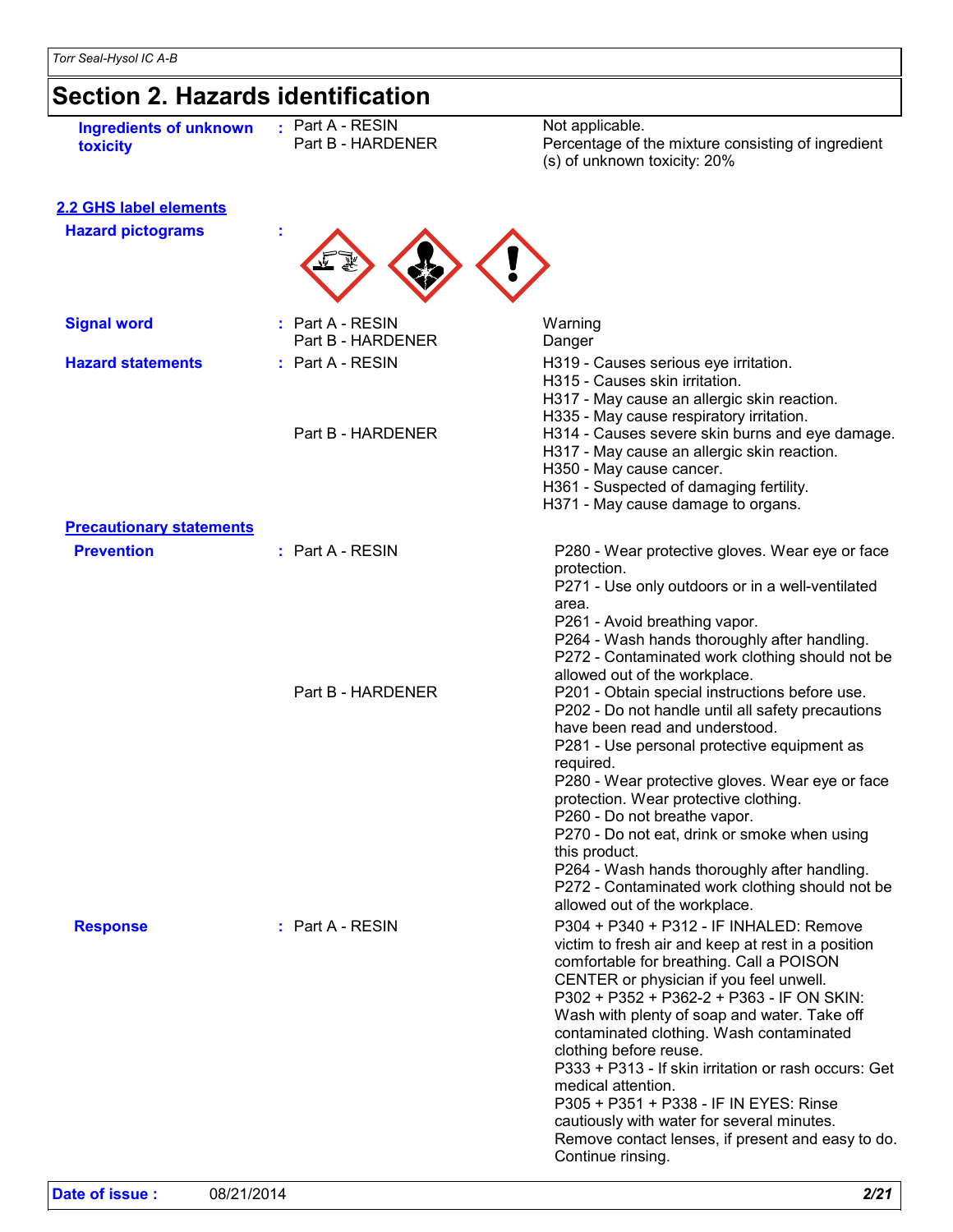### **Section 2. Hazards identification**

|                                            |                                       | P337 + P313 - If eye irritation persists: Get<br>medical attention.                                                                                                                                                                                                                                                                                                                                                                                                                                                                                                                                                                                                                                                                                                                                                                                                                                                |
|--------------------------------------------|---------------------------------------|--------------------------------------------------------------------------------------------------------------------------------------------------------------------------------------------------------------------------------------------------------------------------------------------------------------------------------------------------------------------------------------------------------------------------------------------------------------------------------------------------------------------------------------------------------------------------------------------------------------------------------------------------------------------------------------------------------------------------------------------------------------------------------------------------------------------------------------------------------------------------------------------------------------------|
|                                            | Part B - HARDENER                     | P309 + P311 - IF exposed or if you feel unwell:<br>Call a POISON CENTER or physician.<br>P304 + P340 + P310 - IF INHALED: Remove<br>victim to fresh air and keep at rest in a position<br>comfortable for breathing. Immediately call a<br>POISON CENTER or physician.<br>P301 + P310 + P330 + P331 - IF SWALLOWED:<br>Immediately call a POISON CENTER or<br>physician. Rinse mouth. Do NOT induce vomiting.<br>P303 + P361 + P353 + P363 + P310 - IF ON<br>SKIN (or hair): Take off immediately all<br>contaminated clothing. Rinse skin with water or<br>shower. Wash contaminated clothing before<br>reuse. Immediately call a POISON CENTER or<br>physician.<br>P302 + P352 - IF ON SKIN: Wash with plenty of<br>soap and water.<br>P333 + P313 - If skin irritation or rash occurs: Get<br>medical attention.<br>P305 + P351 + P338 + P310 - IF IN EYES: Rinse<br>cautiously with water for several minutes. |
|                                            |                                       | Remove contact lenses, if present and easy to do.<br>Continue rinsing. Immediately call a POISON<br>CENTER or physician.                                                                                                                                                                                                                                                                                                                                                                                                                                                                                                                                                                                                                                                                                                                                                                                           |
| <b>Storage</b>                             | : Part A - RESIN<br>Part B - HARDENER | P405 - Store locked up.<br>P405 - Store locked up.                                                                                                                                                                                                                                                                                                                                                                                                                                                                                                                                                                                                                                                                                                                                                                                                                                                                 |
| <b>Disposal</b>                            | : Part A - RESIN                      | P501 - Dispose of contents and container in<br>accordance with all local, regional, national and<br>international regulations.                                                                                                                                                                                                                                                                                                                                                                                                                                                                                                                                                                                                                                                                                                                                                                                     |
|                                            | Part B - HARDENER                     | P501 - Dispose of contents and container in<br>accordance with all local, regional, national and<br>international regulations.                                                                                                                                                                                                                                                                                                                                                                                                                                                                                                                                                                                                                                                                                                                                                                                     |
| <b>Supplemental label</b><br>elements      | : Part A - RESIN<br>Part B - HARDENER | None known.<br>Do not taste or swallow. Wash thoroughly after<br>handling.                                                                                                                                                                                                                                                                                                                                                                                                                                                                                                                                                                                                                                                                                                                                                                                                                                         |
| 2.3 Other hazards                          |                                       |                                                                                                                                                                                                                                                                                                                                                                                                                                                                                                                                                                                                                                                                                                                                                                                                                                                                                                                    |
| <b>Hazards not otherwise</b><br>classified | : Part A - RESIN<br>Part B - HARDENER | None known.<br>Causes digestive tract burns.                                                                                                                                                                                                                                                                                                                                                                                                                                                                                                                                                                                                                                                                                                                                                                                                                                                                       |

## **Section 3. Composition/information on ingredients**

| <b>Substance/mixture</b> | $:$ Part A - RESIN<br>Part B - HARDENER                                                        | <b>Mixture</b><br>Mixture |                   |
|--------------------------|------------------------------------------------------------------------------------------------|---------------------------|-------------------|
| <b>Ingredient name</b>   |                                                                                                | $\frac{9}{6}$             | <b>CAS number</b> |
| <b>Part A - RESIN</b>    |                                                                                                |                           |                   |
|                          | Reaction product: Bisphenol-A-(Epichlorhydrin); epoxy resin                                    | 30 - 60                   | 25068-38-6        |
| <b>Part B - HARDENER</b> |                                                                                                |                           |                   |
| Quartz (SiO2)            |                                                                                                | $10 - 30$                 | 14808-60-7        |
| 2,2'-Iminodiethylamine   |                                                                                                | $10 - 30$                 | $111 - 40 - 0$    |
| Bisphenol A              |                                                                                                | $1 - 5$                   | 80-05-7           |
|                          | Any concentration shown as a range is to protect confidentiality or is due to batch variation. |                           |                   |

Any concentration shown as a range is to protect confidentiality or is due to batch variation.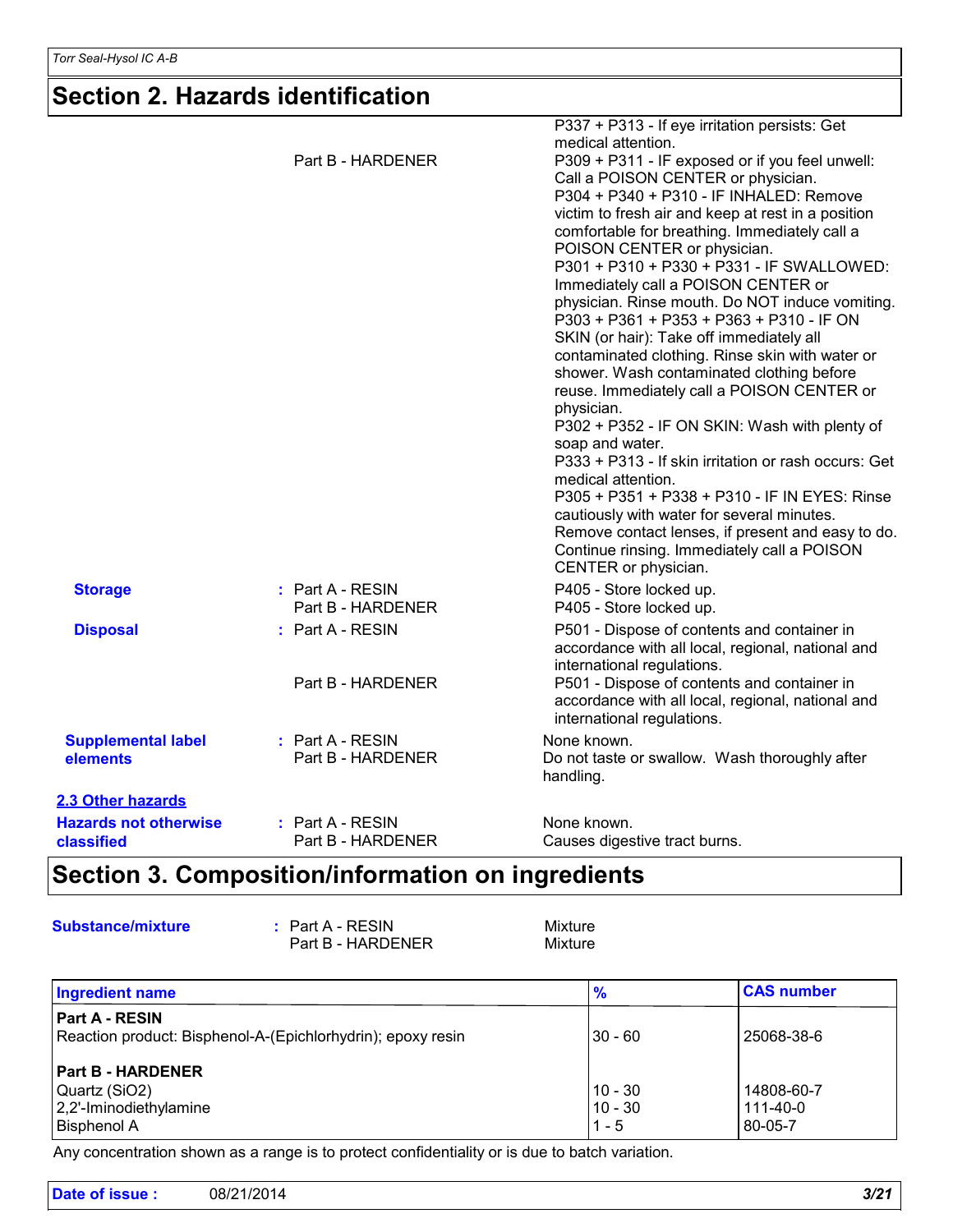### **Section 3. Composition/information on ingredients**

**There are no additional ingredients present which, within the current knowledge of the supplier and in the concentrations applicable, are classified as hazardous to health or the environment and hence require reporting in this section.**

**Occupational exposure limits, if available, are listed in Section 8.**

### **Section 4. First aid measures**

|                    | 4.1 Description of necessary first aid measures |                                                                                                                                                                                                                                                                                                                                                                                                                                                                                                                                                                                                                                                                                                                                                                                                                                                                                                                                    |
|--------------------|-------------------------------------------------|------------------------------------------------------------------------------------------------------------------------------------------------------------------------------------------------------------------------------------------------------------------------------------------------------------------------------------------------------------------------------------------------------------------------------------------------------------------------------------------------------------------------------------------------------------------------------------------------------------------------------------------------------------------------------------------------------------------------------------------------------------------------------------------------------------------------------------------------------------------------------------------------------------------------------------|
| <b>Eye contact</b> | : Part A - RESIN                                | Immediately flush eyes with plenty of water,<br>occasionally lifting the upper and lower eyelids.<br>Check for and remove any contact lenses.<br>Continue to rinse for at least 10 minutes. Get<br>medical attention.                                                                                                                                                                                                                                                                                                                                                                                                                                                                                                                                                                                                                                                                                                              |
|                    | Part B - HARDENER                               | Get medical attention immediately. Call a poison<br>center or physician. Immediately flush eyes with<br>plenty of water, occasionally lifting the upper and<br>lower eyelids. Check for and remove any contact<br>lenses. Continue to rinse for at least 10 minutes.<br>Chemical burns must be treated promptly by a<br>physician.                                                                                                                                                                                                                                                                                                                                                                                                                                                                                                                                                                                                 |
| <b>Inhalation</b>  | $:$ Part A - RESIN                              | Remove victim to fresh air and keep at rest in a<br>position comfortable for breathing. If it is<br>suspected that fumes are still present, the<br>rescuer should wear an appropriate mask or self-<br>contained breathing apparatus. If not breathing, if<br>breathing is irregular or if respiratory arrest<br>occurs, provide artificial respiration or oxygen by<br>trained personnel. It may be dangerous to the<br>person providing aid to give mouth-to-mouth<br>resuscitation. Get medical attention. If<br>necessary, call a poison center or physician. If<br>unconscious, place in recovery position and get<br>medical attention immediately. Maintain an open<br>airway. Loosen tight clothing such as a collar, tie,<br>belt or waistband.                                                                                                                                                                           |
|                    | Part B - HARDENER                               | Get medical attention immediately. Call a poison<br>center or physician. Remove victim to fresh air<br>and keep at rest in a position comfortable for<br>breathing. If it is suspected that fumes are still<br>present, the rescuer should wear an appropriate<br>mask or self-contained breathing apparatus. If<br>not breathing, if breathing is irregular or if<br>respiratory arrest occurs, provide artificial<br>respiration or oxygen by trained personnel. It<br>may be dangerous to the person providing aid to<br>give mouth-to-mouth resuscitation. If<br>unconscious, place in recovery position and get<br>medical attention immediately. Maintain an open<br>airway. Loosen tight clothing such as a collar, tie,<br>belt or waistband. In case of inhalation of<br>decomposition products in a fire, symptoms may<br>be delayed. The exposed person may need to be<br>kept under medical surveillance for 48 hours. |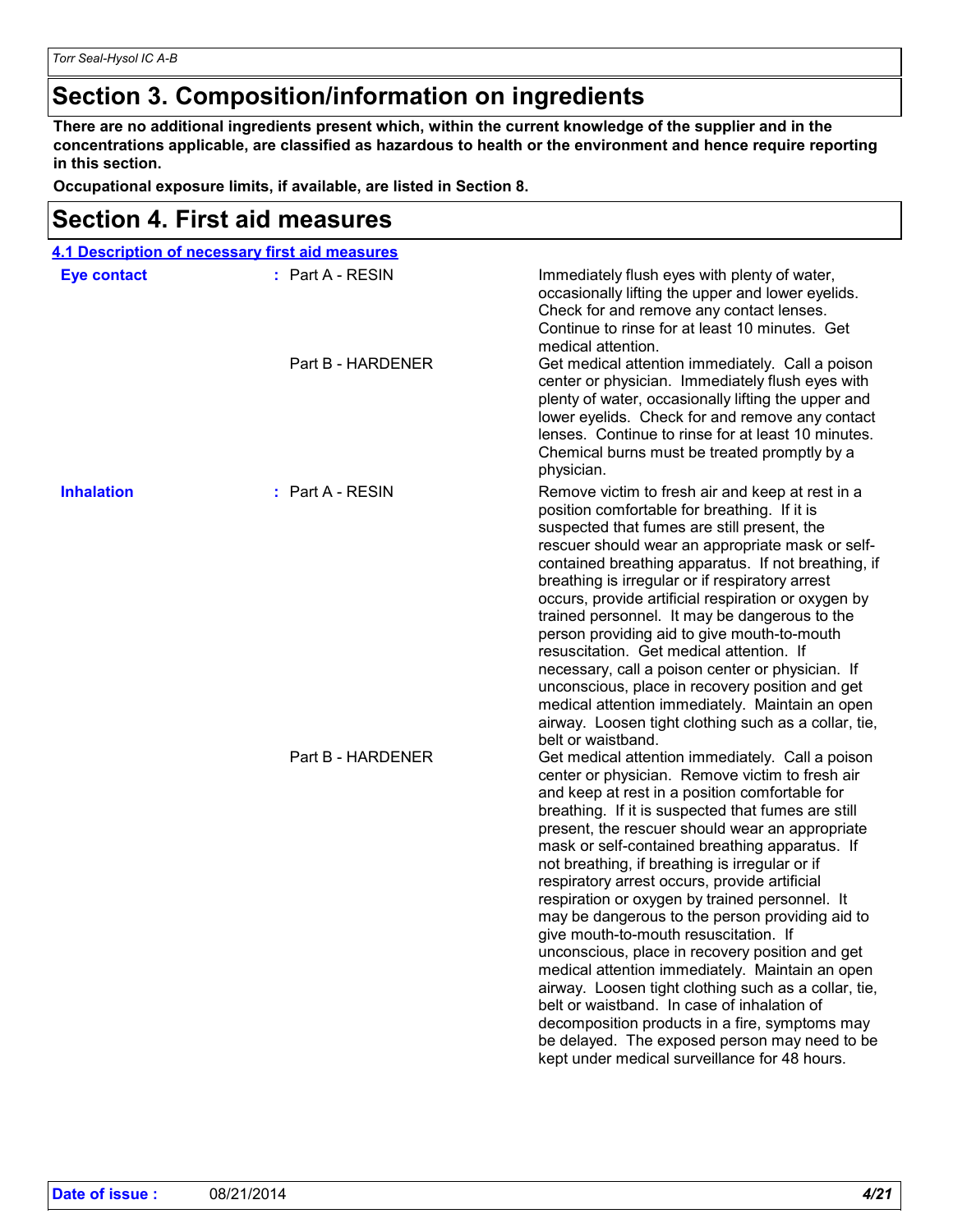### **Section 4. First aid measures**

| <b>Skin contact</b>            | $:$ Part A - RESIN                                     | Wash with plenty of soap and water. Remove<br>contaminated clothing and shoes. Wash<br>contaminated clothing thoroughly with water before<br>removing it, or wear gloves. Continue to rinse for at<br>least 10 minutes. Get medical attention. In the<br>event of any complaints or symptoms, avoid further<br>exposure. Wash clothing before reuse. Clean                                                                                                                                                                                                                                                                                                                                                                                                                                                                                                                                                                   |
|--------------------------------|--------------------------------------------------------|------------------------------------------------------------------------------------------------------------------------------------------------------------------------------------------------------------------------------------------------------------------------------------------------------------------------------------------------------------------------------------------------------------------------------------------------------------------------------------------------------------------------------------------------------------------------------------------------------------------------------------------------------------------------------------------------------------------------------------------------------------------------------------------------------------------------------------------------------------------------------------------------------------------------------|
|                                | Part B - HARDENER                                      | shoes thoroughly before reuse.<br>Get medical attention immediately. Call a poison<br>center or physician. Wash with plenty of soap and<br>water. Remove contaminated clothing and shoes.<br>Wash contaminated clothing thoroughly with water<br>before removing it, or wear gloves. Continue to<br>rinse for at least 10 minutes. Chemical burns must<br>be treated promptly by a physician. In the event of<br>any complaints or symptoms, avoid further<br>exposure. Wash clothing before reuse. Clean<br>shoes thoroughly before reuse.                                                                                                                                                                                                                                                                                                                                                                                  |
| <b>Ingestion</b>               | : Part A - RESIN                                       | Wash out mouth with water. Remove dentures if<br>any. Remove victim to fresh air and keep at rest in<br>a position comfortable for breathing. If material has<br>been swallowed and the exposed person is<br>conscious, give small quantities of water to drink.<br>Stop if the exposed person feels sick as vomiting<br>may be dangerous. Do not induce vomiting unless<br>directed to do so by medical personnel. If vomiting<br>occurs, the head should be kept low so that vomit<br>does not enter the lungs. Get medical attention if<br>adverse health effects persist or are severe. Never<br>give anything by mouth to an unconscious person.<br>If unconscious, place in recovery position and get<br>medical attention immediately. Maintain an open<br>airway. Loosen tight clothing such as a collar, tie,                                                                                                       |
|                                | Part B - HARDENER                                      | belt or waistband.<br>Get medical attention immediately. Call a poison<br>center or physician. Wash out mouth with water.<br>Remove dentures if any. Remove victim to fresh<br>air and keep at rest in a position comfortable for<br>breathing. If material has been swallowed and the<br>exposed person is conscious, give small quantities<br>of water to drink. Stop if the exposed person feels<br>sick as vomiting may be dangerous. Do not induce<br>vomiting unless directed to do so by medical<br>personnel. If vomiting occurs, the head should be<br>kept low so that vomit does not enter the lungs.<br>Chemical burns must be treated promptly by a<br>physician. Never give anything by mouth to an<br>unconscious person. If unconscious, place in<br>recovery position and get medical attention<br>immediately. Maintain an open airway. Loosen<br>tight clothing such as a collar, tie, belt or waistband. |
| Dotantial acute health offects | 4.2 Most important symptoms/effects, acute and delayed |                                                                                                                                                                                                                                                                                                                                                                                                                                                                                                                                                                                                                                                                                                                                                                                                                                                                                                                              |

**Eye contact :** Part A - RESIN<br>Part B - HARDENER **Potential acute health effects**

Part A - RESIN Causes serious eye irritation. Part B - HARDENER Causes serious eye damage.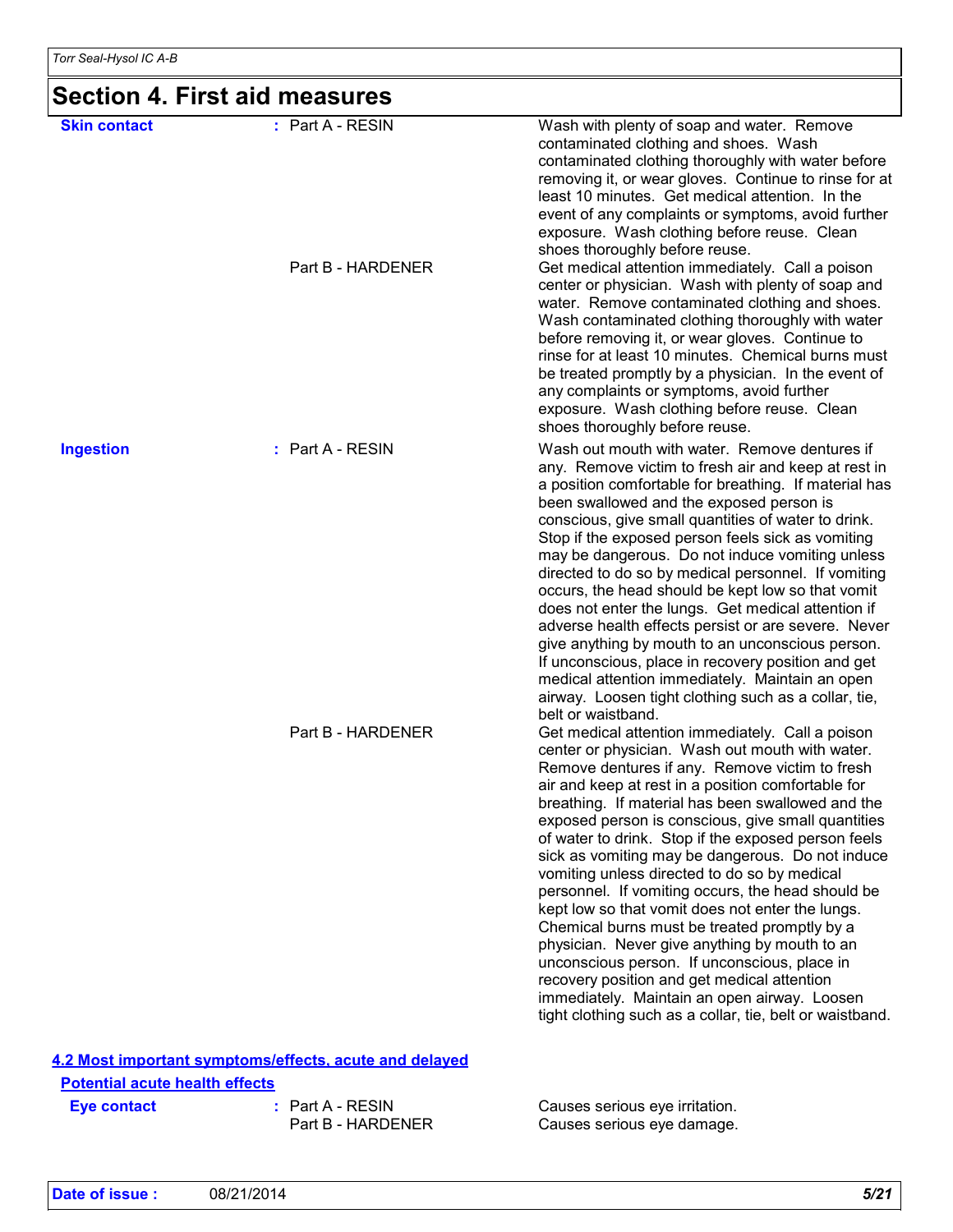# **Section 4. First aid measures**

| <b>Inhalation</b><br>: Part A - RESIN<br>May cause respiratory irritation.<br>Part B - HARDENER<br>May give off gas, vapor or dust that is very irritating<br>or corrosive to the respiratory system. Exposure to<br>decomposition products may cause a health hazard.<br>Serious effects may be delayed following exposure.<br><b>Skin contact</b><br>: Part A - RESIN<br>Causes skin irritation. May cause an allergic skin<br>reaction.<br>Part B - HARDENER<br>Causes severe burns. May cause an allergic skin<br>reaction.<br><b>Ingestion</b><br>: Part A - RESIN<br>Irritating to mouth, throat and stomach.<br>Corrosive to the digestive tract. Causes burns.<br>Part B - HARDENER<br>May cause burns to mouth, throat and stomach.<br><b>Over-exposure signs/symptoms</b><br>: Part A - RESIN<br><b>Eye contact</b><br>Adverse symptoms may include the following:<br>pain or irritation<br>watering<br>redness<br>Part B - HARDENER<br>Adverse symptoms may include the following:<br>pain<br>watering<br>redness<br><b>Inhalation</b><br>: Part A - RESIN<br>Adverse symptoms may include the following:<br>respiratory tract irritation<br>coughing<br>Part B - HARDENER<br>Adverse symptoms may include the following:<br>reduced fetal weight<br>increase in fetal deaths<br>skeletal malformations<br><b>Skin contact</b><br>: Part A - RESIN<br>Adverse symptoms may include the following:<br>irritation<br>redness<br>Part B - HARDENER<br>Adverse symptoms may include the following:<br>pain or irritation<br>redness<br>blistering may occur<br>reduced fetal weight<br>increase in fetal deaths<br>skeletal malformations<br><b>Ingestion</b><br>: Part A - RESIN<br>No specific data.<br>Part B - HARDENER<br>Adverse symptoms may include the following:<br>stomach pains<br>reduced fetal weight<br>increase in fetal deaths<br>skeletal malformations<br>4.3 Indication of immediate medical attention and special treatment needed, if necessary<br>: Part A - RESIN<br><b>Notes to physician</b><br>Treat symptomatically. Contact poison treatment<br>specialist immediately if large quantities have been<br>ingested or inhaled.<br>In case of inhalation of decomposition products in a<br>Part B - HARDENER<br>fire, symptoms may be delayed. The exposed<br>person may need to be kept under medical<br>surveillance for 48 hours.<br><b>Specific treatments</b><br>: Part A - RESIN<br>No specific treatment.<br>Part B - HARDENER<br>No specific treatment. |  |  |
|--------------------------------------------------------------------------------------------------------------------------------------------------------------------------------------------------------------------------------------------------------------------------------------------------------------------------------------------------------------------------------------------------------------------------------------------------------------------------------------------------------------------------------------------------------------------------------------------------------------------------------------------------------------------------------------------------------------------------------------------------------------------------------------------------------------------------------------------------------------------------------------------------------------------------------------------------------------------------------------------------------------------------------------------------------------------------------------------------------------------------------------------------------------------------------------------------------------------------------------------------------------------------------------------------------------------------------------------------------------------------------------------------------------------------------------------------------------------------------------------------------------------------------------------------------------------------------------------------------------------------------------------------------------------------------------------------------------------------------------------------------------------------------------------------------------------------------------------------------------------------------------------------------------------------------------------------------------------------------------------------------------------------------------------------------------------------------------------------------------------------------------------------------------------------------------------------------------------------------------------------------------------------------------------------------------------------------------------------------------------------------------------------------------------------------------------------------------------------------------------------|--|--|
|                                                                                                                                                                                                                                                                                                                                                                                                                                                                                                                                                                                                                                                                                                                                                                                                                                                                                                                                                                                                                                                                                                                                                                                                                                                                                                                                                                                                                                                                                                                                                                                                                                                                                                                                                                                                                                                                                                                                                                                                                                                                                                                                                                                                                                                                                                                                                                                                                                                                                                  |  |  |
|                                                                                                                                                                                                                                                                                                                                                                                                                                                                                                                                                                                                                                                                                                                                                                                                                                                                                                                                                                                                                                                                                                                                                                                                                                                                                                                                                                                                                                                                                                                                                                                                                                                                                                                                                                                                                                                                                                                                                                                                                                                                                                                                                                                                                                                                                                                                                                                                                                                                                                  |  |  |
|                                                                                                                                                                                                                                                                                                                                                                                                                                                                                                                                                                                                                                                                                                                                                                                                                                                                                                                                                                                                                                                                                                                                                                                                                                                                                                                                                                                                                                                                                                                                                                                                                                                                                                                                                                                                                                                                                                                                                                                                                                                                                                                                                                                                                                                                                                                                                                                                                                                                                                  |  |  |
|                                                                                                                                                                                                                                                                                                                                                                                                                                                                                                                                                                                                                                                                                                                                                                                                                                                                                                                                                                                                                                                                                                                                                                                                                                                                                                                                                                                                                                                                                                                                                                                                                                                                                                                                                                                                                                                                                                                                                                                                                                                                                                                                                                                                                                                                                                                                                                                                                                                                                                  |  |  |
|                                                                                                                                                                                                                                                                                                                                                                                                                                                                                                                                                                                                                                                                                                                                                                                                                                                                                                                                                                                                                                                                                                                                                                                                                                                                                                                                                                                                                                                                                                                                                                                                                                                                                                                                                                                                                                                                                                                                                                                                                                                                                                                                                                                                                                                                                                                                                                                                                                                                                                  |  |  |
|                                                                                                                                                                                                                                                                                                                                                                                                                                                                                                                                                                                                                                                                                                                                                                                                                                                                                                                                                                                                                                                                                                                                                                                                                                                                                                                                                                                                                                                                                                                                                                                                                                                                                                                                                                                                                                                                                                                                                                                                                                                                                                                                                                                                                                                                                                                                                                                                                                                                                                  |  |  |
|                                                                                                                                                                                                                                                                                                                                                                                                                                                                                                                                                                                                                                                                                                                                                                                                                                                                                                                                                                                                                                                                                                                                                                                                                                                                                                                                                                                                                                                                                                                                                                                                                                                                                                                                                                                                                                                                                                                                                                                                                                                                                                                                                                                                                                                                                                                                                                                                                                                                                                  |  |  |
|                                                                                                                                                                                                                                                                                                                                                                                                                                                                                                                                                                                                                                                                                                                                                                                                                                                                                                                                                                                                                                                                                                                                                                                                                                                                                                                                                                                                                                                                                                                                                                                                                                                                                                                                                                                                                                                                                                                                                                                                                                                                                                                                                                                                                                                                                                                                                                                                                                                                                                  |  |  |
|                                                                                                                                                                                                                                                                                                                                                                                                                                                                                                                                                                                                                                                                                                                                                                                                                                                                                                                                                                                                                                                                                                                                                                                                                                                                                                                                                                                                                                                                                                                                                                                                                                                                                                                                                                                                                                                                                                                                                                                                                                                                                                                                                                                                                                                                                                                                                                                                                                                                                                  |  |  |
|                                                                                                                                                                                                                                                                                                                                                                                                                                                                                                                                                                                                                                                                                                                                                                                                                                                                                                                                                                                                                                                                                                                                                                                                                                                                                                                                                                                                                                                                                                                                                                                                                                                                                                                                                                                                                                                                                                                                                                                                                                                                                                                                                                                                                                                                                                                                                                                                                                                                                                  |  |  |
|                                                                                                                                                                                                                                                                                                                                                                                                                                                                                                                                                                                                                                                                                                                                                                                                                                                                                                                                                                                                                                                                                                                                                                                                                                                                                                                                                                                                                                                                                                                                                                                                                                                                                                                                                                                                                                                                                                                                                                                                                                                                                                                                                                                                                                                                                                                                                                                                                                                                                                  |  |  |
|                                                                                                                                                                                                                                                                                                                                                                                                                                                                                                                                                                                                                                                                                                                                                                                                                                                                                                                                                                                                                                                                                                                                                                                                                                                                                                                                                                                                                                                                                                                                                                                                                                                                                                                                                                                                                                                                                                                                                                                                                                                                                                                                                                                                                                                                                                                                                                                                                                                                                                  |  |  |
|                                                                                                                                                                                                                                                                                                                                                                                                                                                                                                                                                                                                                                                                                                                                                                                                                                                                                                                                                                                                                                                                                                                                                                                                                                                                                                                                                                                                                                                                                                                                                                                                                                                                                                                                                                                                                                                                                                                                                                                                                                                                                                                                                                                                                                                                                                                                                                                                                                                                                                  |  |  |
|                                                                                                                                                                                                                                                                                                                                                                                                                                                                                                                                                                                                                                                                                                                                                                                                                                                                                                                                                                                                                                                                                                                                                                                                                                                                                                                                                                                                                                                                                                                                                                                                                                                                                                                                                                                                                                                                                                                                                                                                                                                                                                                                                                                                                                                                                                                                                                                                                                                                                                  |  |  |
|                                                                                                                                                                                                                                                                                                                                                                                                                                                                                                                                                                                                                                                                                                                                                                                                                                                                                                                                                                                                                                                                                                                                                                                                                                                                                                                                                                                                                                                                                                                                                                                                                                                                                                                                                                                                                                                                                                                                                                                                                                                                                                                                                                                                                                                                                                                                                                                                                                                                                                  |  |  |
|                                                                                                                                                                                                                                                                                                                                                                                                                                                                                                                                                                                                                                                                                                                                                                                                                                                                                                                                                                                                                                                                                                                                                                                                                                                                                                                                                                                                                                                                                                                                                                                                                                                                                                                                                                                                                                                                                                                                                                                                                                                                                                                                                                                                                                                                                                                                                                                                                                                                                                  |  |  |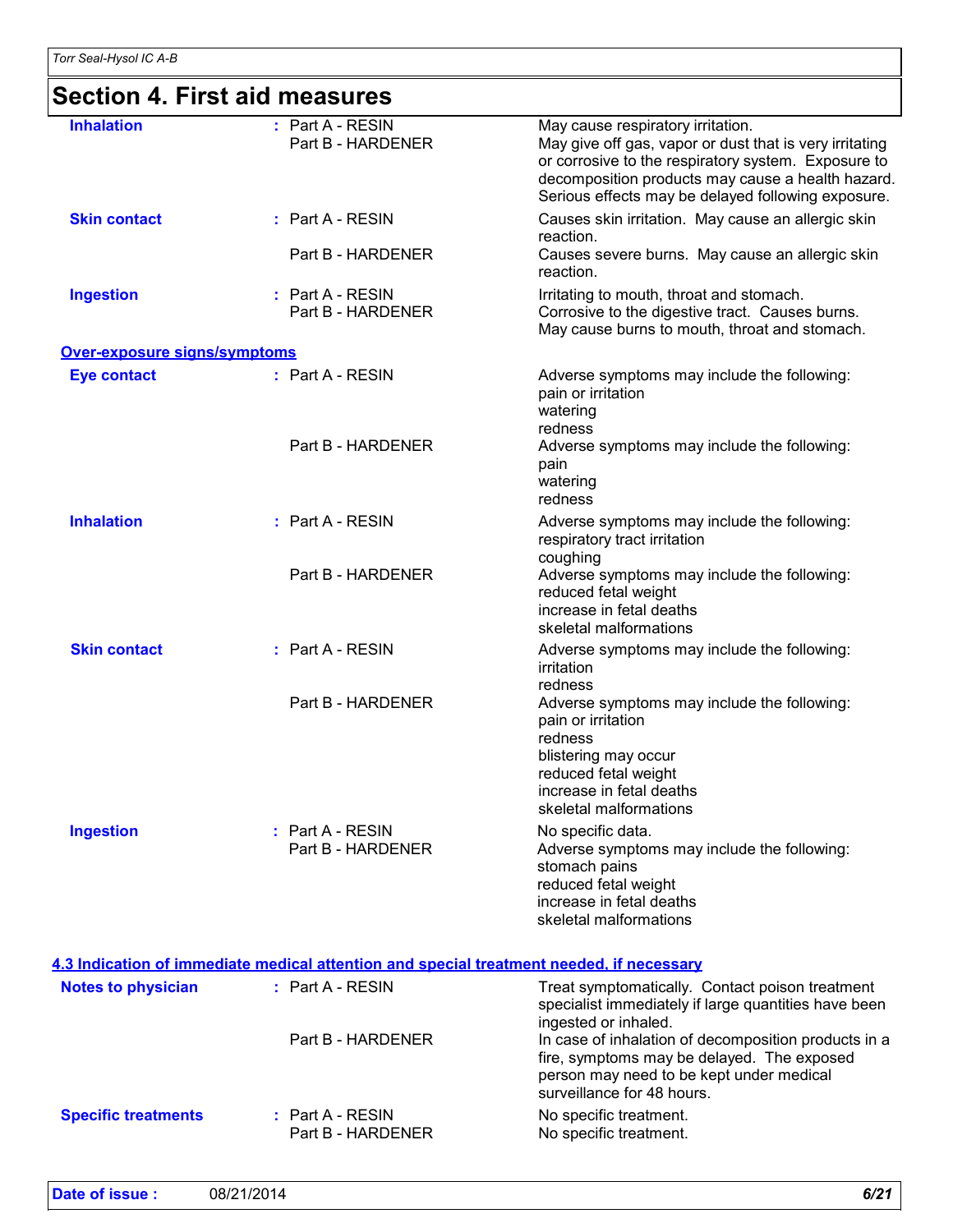*Torr Seal-Hysol IC A-B* 

| <b>Protection of first-aiders</b> | : Part A - RESIN  | No action shall be taken involving any personal risk<br>or without suitable training. If it is suspected that<br>fumes are still present, the rescuer should wear an<br>appropriate mask or self-contained breathing<br>apparatus. It may be dangerous to the person<br>providing aid to give mouth-to-mouth resuscitation.<br>Wash contaminated clothing thoroughly with water<br>before removing it, or wear gloves. |
|-----------------------------------|-------------------|------------------------------------------------------------------------------------------------------------------------------------------------------------------------------------------------------------------------------------------------------------------------------------------------------------------------------------------------------------------------------------------------------------------------|
|                                   | Part B - HARDENER | No action shall be taken involving any personal risk<br>or without suitable training. If it is suspected that<br>fumes are still present, the rescuer should wear an<br>appropriate mask or self-contained breathing<br>apparatus. It may be dangerous to the person<br>providing aid to give mouth-to-mouth resuscitation.<br>Wash contaminated clothing thoroughly with water<br>before removing it, or wear gloves. |

**See toxicological information (Section 11)**

### **Section 5. Fire-fighting measures**

| 5.1 Extinguishing media                                |                                                                                                     |                                                                                                                                                                                                      |
|--------------------------------------------------------|-----------------------------------------------------------------------------------------------------|------------------------------------------------------------------------------------------------------------------------------------------------------------------------------------------------------|
| <b>Suitable extinguishing</b><br>media                 | $:$ Part A - RESIN                                                                                  | Use an extinguishing agent suitable for the<br>surrounding fire.                                                                                                                                     |
|                                                        | Part B - HARDENER                                                                                   | Use an extinguishing agent suitable for the<br>surrounding fire.                                                                                                                                     |
| <b>Unsuitable extinguishing</b><br>media               | $:$ Part A - RESIN<br>Part B - HARDENER                                                             | None known.<br>None known.                                                                                                                                                                           |
|                                                        | 5.2 Special hazards arising from the substance or mixture                                           |                                                                                                                                                                                                      |
| <b>Specific hazards arising</b><br>from the chemical   | : Part A - RESIN                                                                                    | In a fire or if heated, a pressure increase will occur<br>and the container may burst.                                                                                                               |
|                                                        | Part B - HARDENER                                                                                   | In a fire or if heated, a pressure increase will occur<br>and the container may burst.                                                                                                               |
| <b>Hazardous thermal</b><br>decomposition products     | carbon dioxide<br>carbon monoxide<br>nitrogen oxides<br>halogenated compounds<br>metal oxide/oxides | Decomposition products may include the following materials:                                                                                                                                          |
| <b>5.3 Advice for firefighters</b>                     |                                                                                                     |                                                                                                                                                                                                      |
| <b>Special protective actions</b><br>for fire-fighters | $:$ Part A - RESIN                                                                                  | Promptly isolate the scene by removing all persons<br>from the vicinity of the incident if there is a fire. No<br>action shall be taken involving any personal risk or<br>without suitable training. |
|                                                        | Part B - HARDENER                                                                                   | Promptly isolate the scene by removing all persons<br>from the vicinity of the incident if there is a fire. No<br>action shall be taken involving any personal risk or<br>without suitable training. |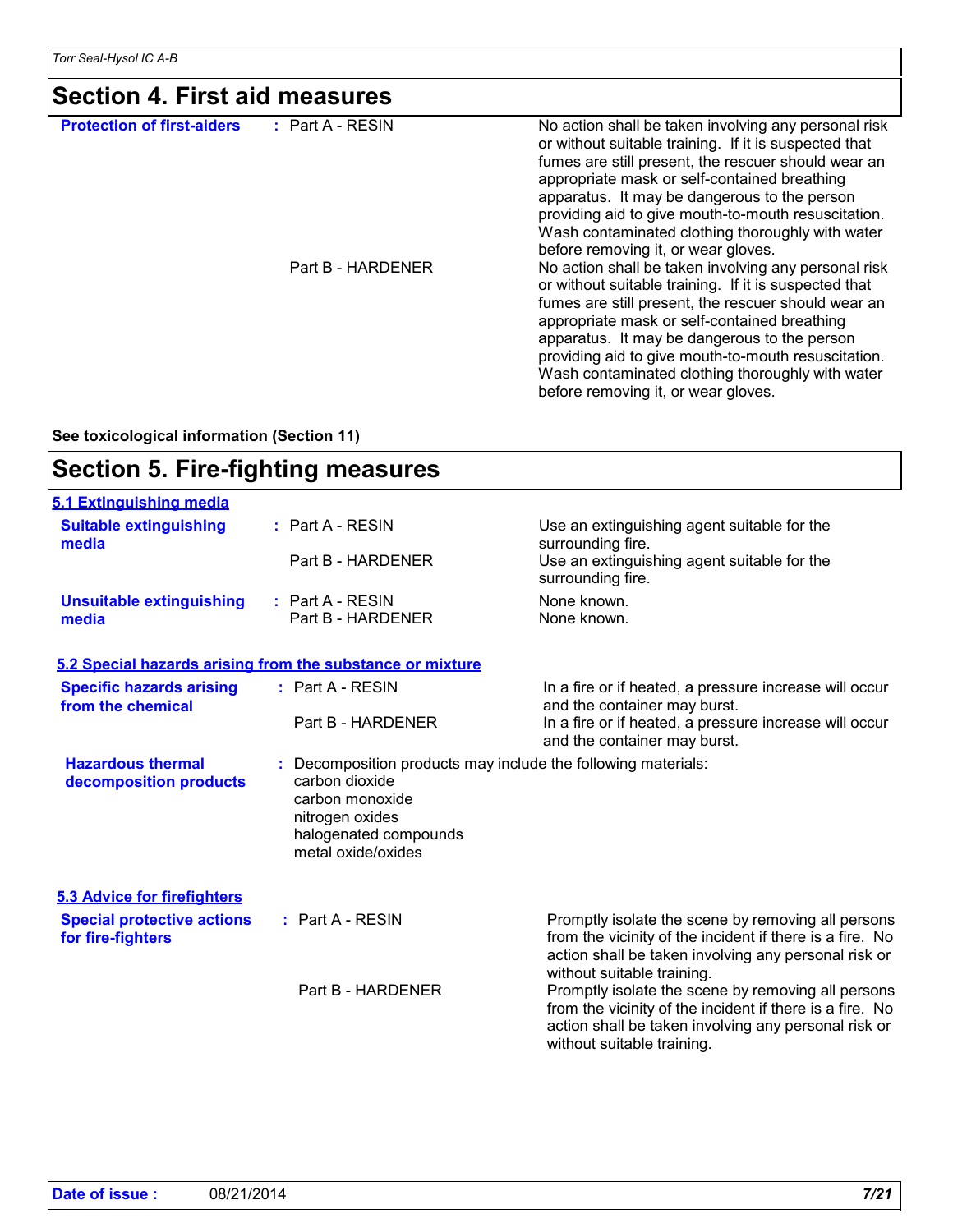### **Section 5. Fire-fighting measures**

**Special protective equipment for fire-fighters** **:** Part A - RESIN

Fire-fighters should wear appropriate protective equipment and self-contained breathing apparatus (SCBA) with a full face-piece operated in positive pressure mode. Part B - HARDENER Fire-fighters should wear appropriate protective equipment and self-contained breathing apparatus (SCBA) with a full face-piece operated in positive pressure mode.

### **Section 6. Accidental release measures**

|                                                | 6.1 Personal precautions, protective equipment and emergency procedures                                                                                                                                                                                                                                                                                                                                         |                                                                                                                                                                                                                                     |  |
|------------------------------------------------|-----------------------------------------------------------------------------------------------------------------------------------------------------------------------------------------------------------------------------------------------------------------------------------------------------------------------------------------------------------------------------------------------------------------|-------------------------------------------------------------------------------------------------------------------------------------------------------------------------------------------------------------------------------------|--|
| For non-emergency<br>personnel                 | : No action shall be taken involving any personal risk or without suitable training.<br>Evacuate surrounding areas. Keep unnecessary and unprotected personnel from<br>entering. Do not touch or walk through spilled material. Do not breathe vapor or mist.<br>Provide adequate ventilation. Wear appropriate respirator when ventilation is<br>inadequate. Put on appropriate personal protective equipment. |                                                                                                                                                                                                                                     |  |
| For emergency responders :                     | If specialised clothing is required to deal with the spillage, take note of any information<br>in Section 8 on suitable and unsuitable materials. See also the information in "For non-<br>emergency personnel".                                                                                                                                                                                                |                                                                                                                                                                                                                                     |  |
| <b>6.2 Environmental</b><br><b>precautions</b> | $:$ Part A - RESIN                                                                                                                                                                                                                                                                                                                                                                                              | Avoid dispersal of spilled material and runoff and<br>contact with soil, waterways, drains and sewers.<br>Inform the relevant authorities if the product has<br>caused environmental pollution (sewers,<br>waterways, soil or air). |  |
|                                                | Part B - HARDENER                                                                                                                                                                                                                                                                                                                                                                                               | Avoid dispersal of spilled material and runoff and<br>contact with soil, waterways, drains and sewers.<br>Inform the relevant authorities if the product has<br>caused environmental pollution (sewers,<br>waterways, soil or air). |  |
|                                                | 6.3 Methods and materials for containment and cleaning up                                                                                                                                                                                                                                                                                                                                                       |                                                                                                                                                                                                                                     |  |

| Part A - RESIN    | Stop leak if without risk. Move containers from spill area. Dilute with<br>water and mop up if water-soluble. Alternatively, or if water-insoluble,<br>absorb with an inert dry material and place in an appropriate waste<br>disposal container. Dispose of via a licensed waste disposal contractor. |
|-------------------|--------------------------------------------------------------------------------------------------------------------------------------------------------------------------------------------------------------------------------------------------------------------------------------------------------|
| Part B - HARDENER | Stop leak if without risk. Move containers from spill area. Dilute with<br>water and mop up if water-soluble. Alternatively, or if water-insoluble,<br>absorb with an inert dry material and place in an appropriate waste<br>disposal container. Dispose of via a licensed waste disposal contractor. |

## **Section 7. Handling and storage**

| 7.1 Precautions for safe handling |                    |                                                                                                                                                                                                                                                                                                                                                                                                                                                                                                                                                                                                                             |
|-----------------------------------|--------------------|-----------------------------------------------------------------------------------------------------------------------------------------------------------------------------------------------------------------------------------------------------------------------------------------------------------------------------------------------------------------------------------------------------------------------------------------------------------------------------------------------------------------------------------------------------------------------------------------------------------------------------|
| <b>Protective measures</b>        | $:$ Part A - RESIN | Put on appropriate personal protective equipment<br>(see Section 8). Persons with a history of skin<br>sensitization problems should not be employed in<br>any process in which this product is used. Do not<br>get in eyes or on skin or clothing. Do not ingest.<br>Avoid breathing vapor or mist. Use only with<br>adequate ventilation. Wear appropriate respirator<br>when ventilation is inadequate. Keep in the<br>original container or an approved alternative<br>made from a compatible material, kept tightly<br>closed when not in use. Empty containers retain<br>product residue and can be hazardous. Do not |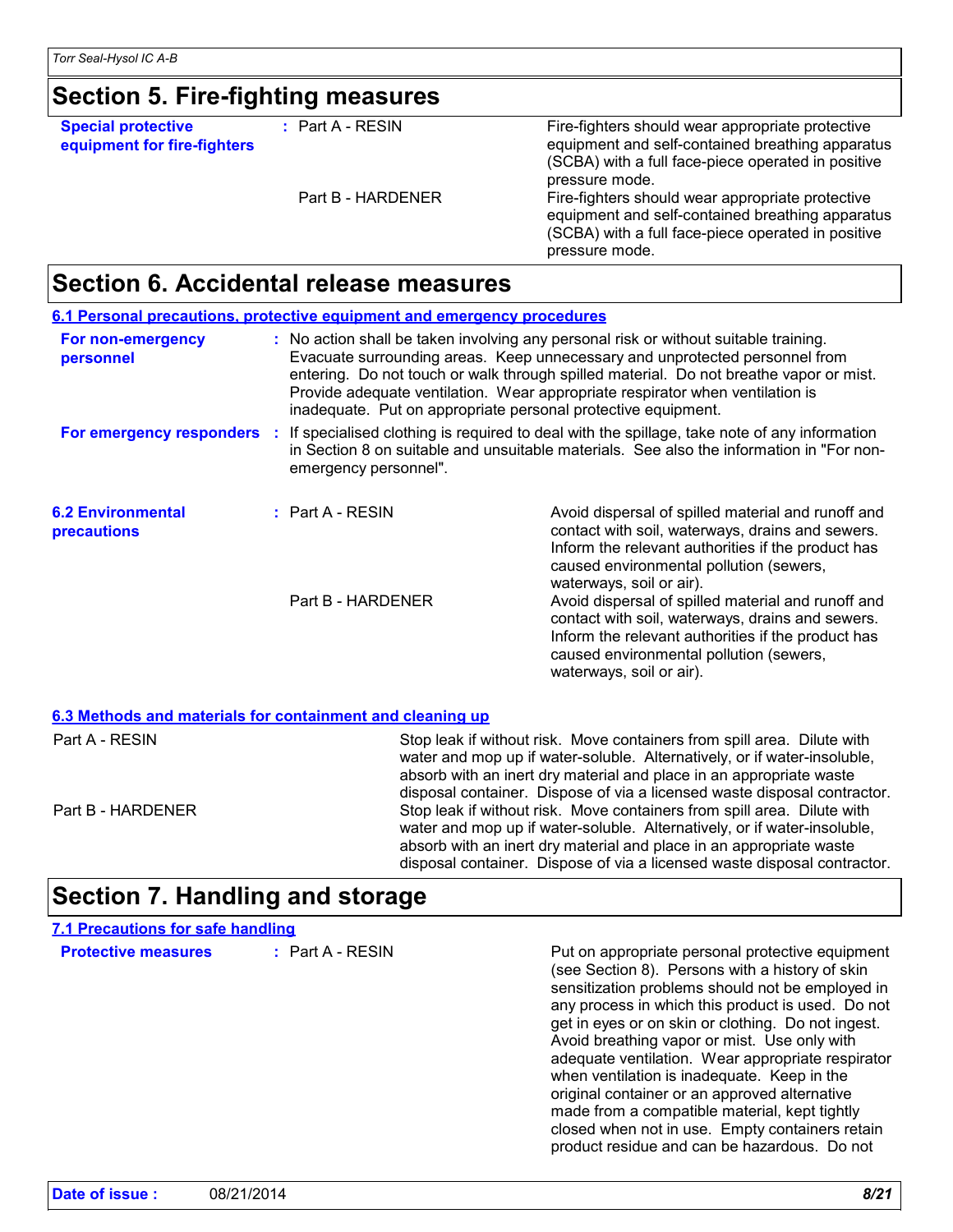# **Section 7. Handling and storage**

|                                                                                                            | Part B - HARDENER                                          | reuse container.<br>Put on appropriate personal protective equipment<br>(see Section 8). Persons with a history of skin<br>sensitization problems should not be employed in<br>any process in which this product is used. Avoid<br>exposure - obtain special instructions before use.<br>Avoid exposure during pregnancy. Do not handle<br>until all safety precautions have been read and<br>understood. Do not get in eyes or on skin or<br>clothing. Do not breathe vapor or mist. Do not<br>ingest. If during normal use the material presents<br>a respiratory hazard, use only with adequate<br>ventilation or wear appropriate respirator. Keep in<br>the original container or an approved alternative<br>made from a compatible material, kept tightly<br>closed when not in use. Empty containers retain<br>product residue and can be hazardous. Do not<br>reuse container.                                                                                                                                                                                                                                                                                                                                                         |
|------------------------------------------------------------------------------------------------------------|------------------------------------------------------------|------------------------------------------------------------------------------------------------------------------------------------------------------------------------------------------------------------------------------------------------------------------------------------------------------------------------------------------------------------------------------------------------------------------------------------------------------------------------------------------------------------------------------------------------------------------------------------------------------------------------------------------------------------------------------------------------------------------------------------------------------------------------------------------------------------------------------------------------------------------------------------------------------------------------------------------------------------------------------------------------------------------------------------------------------------------------------------------------------------------------------------------------------------------------------------------------------------------------------------------------|
| <b>Advice on general</b><br>occupational hygiene                                                           | measures.                                                  | : Eating, drinking and smoking should be prohibited in areas where this material is<br>handled, stored and processed. Workers should wash hands and face before eating,<br>drinking and smoking. Remove contaminated clothing and protective equipment before<br>entering eating areas. See also Section 8 for additional information on hygiene                                                                                                                                                                                                                                                                                                                                                                                                                                                                                                                                                                                                                                                                                                                                                                                                                                                                                               |
| <b>7.2 Conditions for safe</b><br>storage, including any<br><b>incompatibilities</b>                       | $:$ Part A - RESIN<br>Part B - HARDENER                    | Store between the following temperatures: 15 to<br>60°C (59 to 140°F). Store in accordance with<br>local regulations. Store in original container<br>protected from direct sunlight in a dry, cool and<br>well-ventilated area, away from incompatible<br>materials (see Section 10) and food and drink.<br>Store locked up. Keep container tightly closed<br>and sealed until ready for use. Containers that<br>have been opened must be carefully resealed<br>and kept upright to prevent leakage. Do not store<br>in unlabeled containers. Use appropriate<br>containment to avoid environmental<br>contamination.<br>Store between the following temperatures: 15 to<br>60°C (59 to 140°F). Store in accordance with<br>local regulations. Store in original container<br>protected from direct sunlight in a dry, cool and<br>well-ventilated area, away from incompatible<br>materials (see Section 10) and food and drink.<br>Store locked up. Keep container tightly closed<br>and sealed until ready for use. Containers that<br>have been opened must be carefully resealed<br>and kept upright to prevent leakage. Do not store<br>in unlabeled containers. Use appropriate<br>containment to avoid environmental<br>contamination. |
| 7.3 Specific end use(s)<br><b>Recommendations</b><br><b>Industrial sector specific</b><br><b>solutions</b> | : Part A - RESIN<br>Part B - HARDENER<br>: Not applicable. | Industrial applications, Professional applications.<br>Industrial applications, Professional applications.                                                                                                                                                                                                                                                                                                                                                                                                                                                                                                                                                                                                                                                                                                                                                                                                                                                                                                                                                                                                                                                                                                                                     |
|                                                                                                            |                                                            |                                                                                                                                                                                                                                                                                                                                                                                                                                                                                                                                                                                                                                                                                                                                                                                                                                                                                                                                                                                                                                                                                                                                                                                                                                                |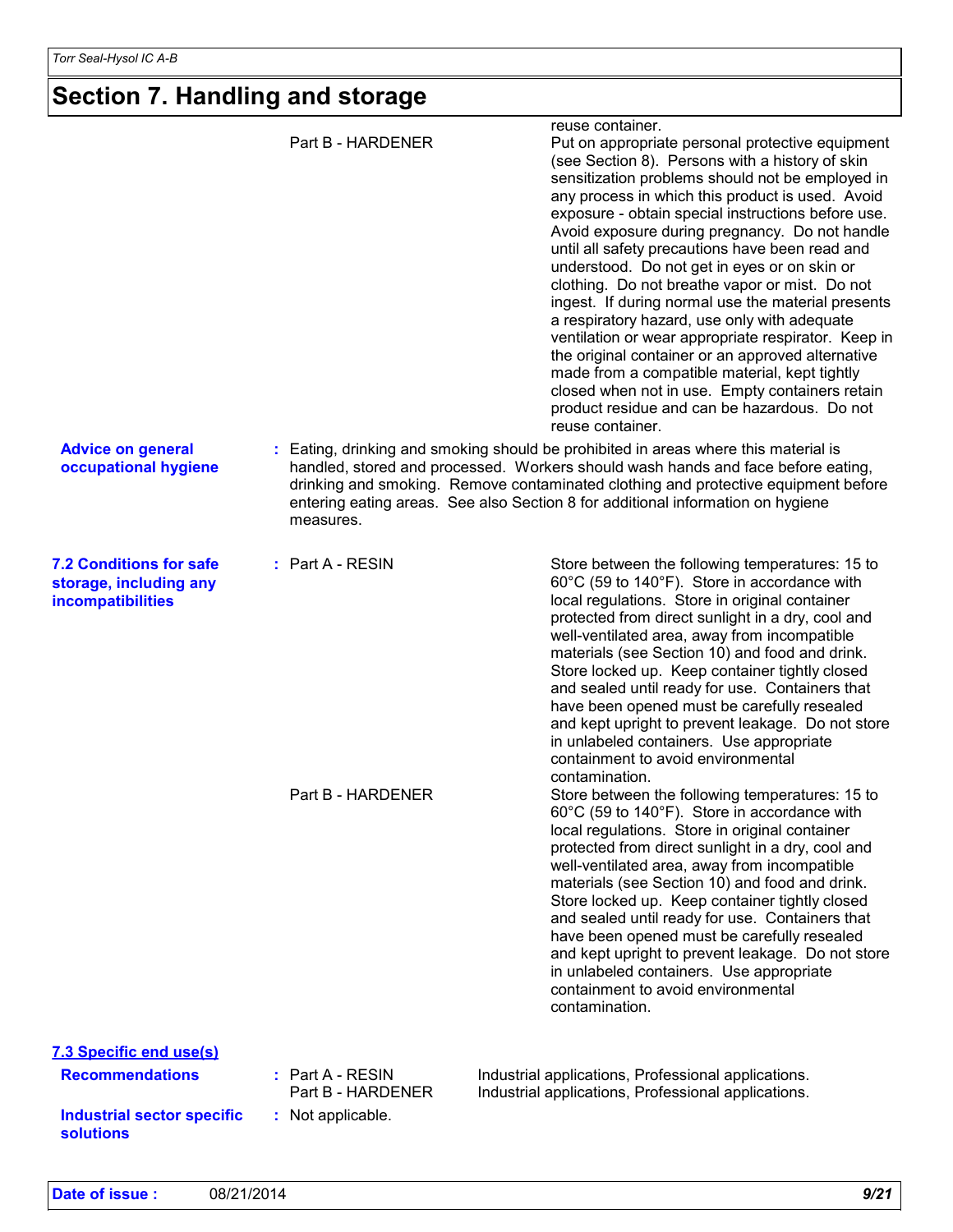## **Section 8. Exposure controls/personal protection**

#### **8.1 Control parameters**

#### **Occupational exposure limits**

| <b>Ingredient name</b>   | <b>Exposure limits</b>                                                                                                                                                                                                                                                                                                                                                                                                                                                                                |
|--------------------------|-------------------------------------------------------------------------------------------------------------------------------------------------------------------------------------------------------------------------------------------------------------------------------------------------------------------------------------------------------------------------------------------------------------------------------------------------------------------------------------------------------|
| <b>Part B - HARDENER</b> |                                                                                                                                                                                                                                                                                                                                                                                                                                                                                                       |
| Quartz (SiO2)            | OSHA PEL Z3 (United States, 2/2013).<br>TWA: 250 MPPCF / (%SiO2+5) 8 hours.<br>Form: Respirable<br>TWA: 10 MG/M3 / (%SiO2+2) 8 hours. Form:<br>Respirable<br>OSHA PEL 1989 (United States, 3/1989).<br>TWA: $0.1 \text{ mg/m}^3$ , (as quartz) 8 hours. Form:<br>Respirable dust<br>ACGIH TLV (United States, 6/2013).<br>TWA: 0.025 mg/m <sup>3</sup> 8 hours. Form:<br>Respirable fraction<br>NIOSH REL (United States, 10/2013).<br>TWA: 0.05 mg/m <sup>3</sup> 10 hours. Form: respirable<br>dust |
| 2,2'-Iminodiethylamine   | ACGIH TLV (United States, 6/2013).<br>Absorbed through skin.<br>TWA: 1 ppm 8 hours.<br>TWA: $4.2 \text{ mg/m}^3$ 8 hours.<br>OSHA PEL 1989 (United States, 3/1989).<br>TWA: 1 ppm 8 hours.<br>TWA: 4 $mg/m3$ 8 hours.<br>NIOSH REL (United States, 10/2013).<br>Absorbed through skin.<br>TWA: 1 ppm 10 hours.<br>TWA: 4 mg/m <sup>3</sup> 10 hours.                                                                                                                                                  |

| <b>8.2 Exposure controls</b>                      |                                                                                                                                                                                                                                                                                                                                                                                                                                                                           |  |
|---------------------------------------------------|---------------------------------------------------------------------------------------------------------------------------------------------------------------------------------------------------------------------------------------------------------------------------------------------------------------------------------------------------------------------------------------------------------------------------------------------------------------------------|--|
| <b>Appropriate engineering</b><br><b>controls</b> | : If user operations generate dust, fumes, gas, vapor or mist, use process enclosures,<br>local exhaust ventilation or other engineering controls to keep worker exposure to<br>airborne contaminants below any recommended or statutory limits.                                                                                                                                                                                                                          |  |
| <b>Environmental exposure</b><br>controls         | Emissions from ventilation or work process equipment should be checked to ensure<br>they comply with the requirements of environmental protection legislation. In some<br>cases, fume scrubbers, filters or engineering modifications to the process equipment<br>will be necessary to reduce emissions to acceptable levels.                                                                                                                                             |  |
| <b>Individual protection measures</b>             |                                                                                                                                                                                                                                                                                                                                                                                                                                                                           |  |
| <b>Hygiene measures</b>                           | Wash hands, forearms and face thoroughly after handling chemical products, before<br>eating, smoking and using the lavatory and at the end of the working period.<br>Appropriate techniques should be used to remove potentially contaminated clothing.<br>Contaminated work clothing should not be allowed out of the workplace. Wash<br>contaminated clothing before reusing. Ensure that eyewash stations and safety<br>showers are close to the workstation location. |  |
| <b>Eye/face protection</b>                        | Safety eyewear complying with an approved standard should be used when a risk<br>assessment indicates this is necessary to avoid exposure to liquid splashes, mists,<br>gases or dusts. If contact is possible, the following protection should be worn, unless<br>the assessment indicates a higher degree of protection: chemical splash goggles and/<br>or face shield. If inhalation hazards exist, a full-face respirator may be required instead.                   |  |
| <b>Skin protection</b>                            |                                                                                                                                                                                                                                                                                                                                                                                                                                                                           |  |
| Date of issue:                                    | 10/21<br>08/21/2014                                                                                                                                                                                                                                                                                                                                                                                                                                                       |  |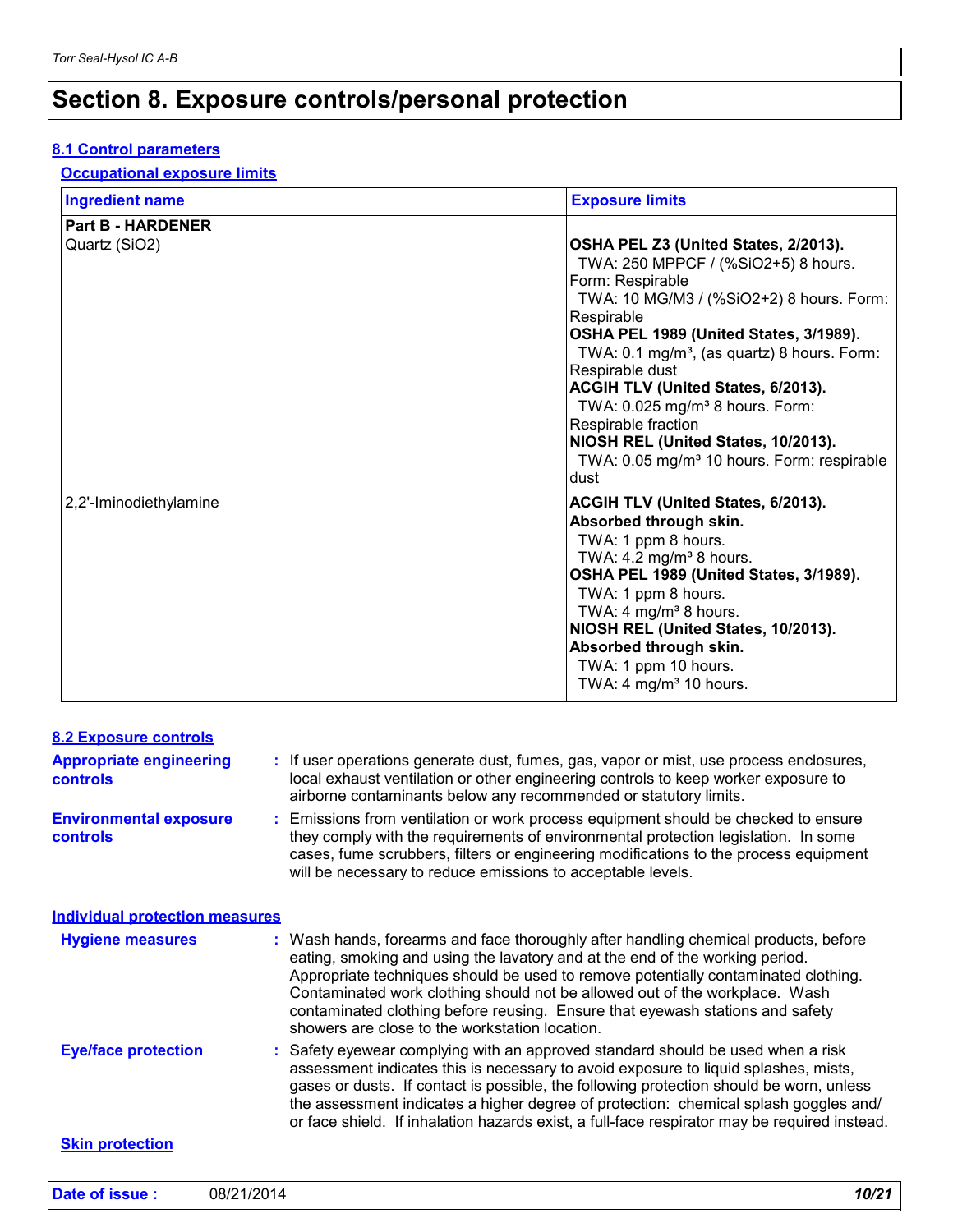### **Section 8. Exposure controls/personal protection**

| <b>Hand protection</b>        | : Chemical-resistant, impervious gloves complying with an approved standard should be<br>worn at all times when handling chemical products if a risk assessment indicates this is<br>necessary. Considering the parameters specified by the glove manufacturer, check<br>during use that the gloves are still retaining their protective properties. It should be<br>noted that the time to breakthrough for any glove material may be different for different<br>glove manufacturers. In the case of mixtures, consisting of several substances, the<br>protection time of the gloves cannot be accurately estimated. |
|-------------------------------|------------------------------------------------------------------------------------------------------------------------------------------------------------------------------------------------------------------------------------------------------------------------------------------------------------------------------------------------------------------------------------------------------------------------------------------------------------------------------------------------------------------------------------------------------------------------------------------------------------------------|
| <b>Body protection</b>        | : Personal protective equipment for the body should be selected based on the task being<br>performed and the risks involved and should be approved by a specialist before<br>handling this product.                                                                                                                                                                                                                                                                                                                                                                                                                    |
| <b>Other skin protection</b>  | : Appropriate footwear and any additional skin protection measures should be selected<br>based on the task being performed and the risks involved and should be approved by a<br>specialist before handling this product.                                                                                                                                                                                                                                                                                                                                                                                              |
| <b>Respiratory protection</b> | : Use a properly fitted, air-purifying or air-fed respirator complying with an approved<br>standard if a risk assessment indicates this is necessary. Respirator selection must be<br>based on known or anticipated exposure levels, the hazards of the product and the safe<br>working limits of the selected respirator.                                                                                                                                                                                                                                                                                             |

### **Section 9. Physical and chemical properties**

### **9.1 Information on basic physical and chemical properties**

#### **Appearance**

| <b>Physical state</b>                                  | $:$ Part A - RESIN<br>Part B - HARDENER | Liquid. [Viscous liquid.]<br>Liquid. [Viscous liquid.]  |
|--------------------------------------------------------|-----------------------------------------|---------------------------------------------------------|
| <b>Color</b>                                           | : Part A - RESIN<br>Part B - HARDENER   | White.<br>Beige.                                        |
| <b>Odor</b>                                            | $:$ Part A - RESIN<br>Part B - HARDENER | Mild.<br>Ammoniacal.                                    |
| <b>Odor threshold</b>                                  | $:$ Part A - RESIN<br>Part B - HARDENER | Not available.<br>Not available.                        |
| pH                                                     | : Part A - RESIN<br>Part B - HARDENER   | Not available.<br>>7                                    |
| <b>Melting point</b>                                   | $:$ Part A - RESIN<br>Part B - HARDENER | Not available.<br>Not available.                        |
| <b>Boiling point</b>                                   | $:$ Part A - RESIN<br>Part B - HARDENER | $>150^{\circ}$ C ( $>302^{\circ}$ F)<br>207°C (404.6°F) |
| <b>Flash point</b>                                     | $:$ Part A - RESIN<br>Part B - HARDENER | >93°C (>199.4 °F)<br>>101.6°C (>241.88 °F)              |
| <b>Evaporation rate</b>                                | $:$ Part A - RESIN<br>Part B - HARDENER | Not available.<br>Not available.                        |
| <b>Flammability (solid, gas)</b>                       | $:$ Part A - RESIN<br>Part B - HARDENER | Not applicable.<br>Not applicable.                      |
| <b>Lower and upper explosive</b><br>(flammable) limits | $:$ Part A - RESIN<br>Part B - HARDENER | Not available.<br>Not available.                        |
| <b>Vapor pressure</b>                                  | $:$ Part A - RESIN<br>Part B - HARDENER | Not available.<br>Not available.                        |
| <b>Vapor density</b>                                   | : Part A - RESIN<br>Part B - HARDENER   | Not available.<br>Not available.                        |
| <b>Relative density</b>                                | $:$ Part A - RESIN<br>Part B - HARDENER | Not available.<br>Not available.                        |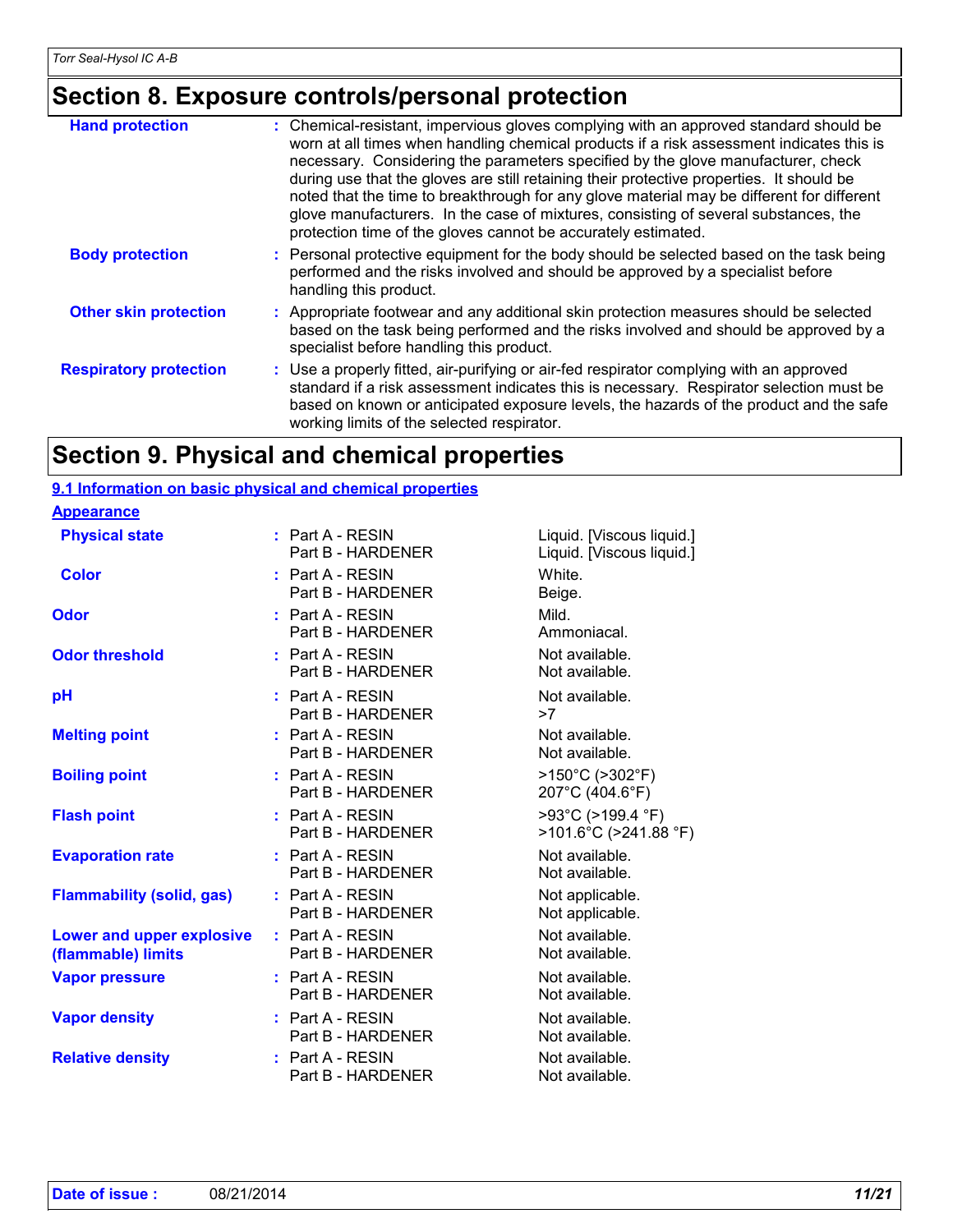**octanol/water**

**Partition coefficient: n-**

**Solubility in water :** Not available.

*Torr Seal-Hysol IC A-B* 

**Section 9. Physical and chemical properties**

**:** Part A - RESIN

**Auto-ignition temperature** : Part A - RESIN Not available.

**Decomposition temperature** : Part A - RESIN Not available.

**:** Part A - RESIN

**Viscosity Part A - RESIN Not available.** Not available.

#### **Section 10. Stability and reactivity 10.6 Hazardous decomposition products 10.4 Conditions to avoid Conduct A - RESIN Conducts A - RESIN Reserves A - RESIN Reserves A - RESIN Reserves A - RESIN Reserves A - RESIN Reserves A - RESIN Reserves A - RESIN Reserves A - RESIN Reserves A - RESIN Reserve** Part B - HARDENER **Oxidizing agents, Al, Cu, Alloying agents** Under normal conditions of storage and use, hazardous decomposition products should not be produced. Part B - HARDENER Under normal conditions of storage and use, hazardous decomposition products should not be produced. Part A - RESIN The product is stable.<br>
Part B - HARDENER The product is stable. The product is stable. **10.2 Chemical stability** : Part A - RESIN No specific data. Part B - HARDENER No specific data. **:** Part A - RESIN **: : 10.5 Incompatible materials : 10.3 Possibility of hazardous reactions :** Part A - RESIN Under normal conditions of storage and use, hazardous reactions will not occur. Part B - HARDENER Under normal conditions of storage and use. hazardous reactions will not occur. **10.1 Reactivity 10.1 Reactivity 10.1 Reactivity 10.1 Reactivity** available for this product or its ingredients. Part B - HARDENER No specific test data related to reactivity available for this product or its ingredients.

**Solubility Part A - RESIN** Very slightly soluble in the following materials:

Part B - HARDENER Not available.

Part B - HARDENER Not available.

Part B - HARDENER Not available.

**:** Part A - RESIN Not available. Part B - HARDENER Not available.

acetone.

hot water. Part B - HARDENER Partially soluble in the following materials: cold

water and hot water.

Insoluble in the following materials: cold water and

### **Section 11. Toxicological information**

**Acute toxicity 11.1 Information on toxicological effects**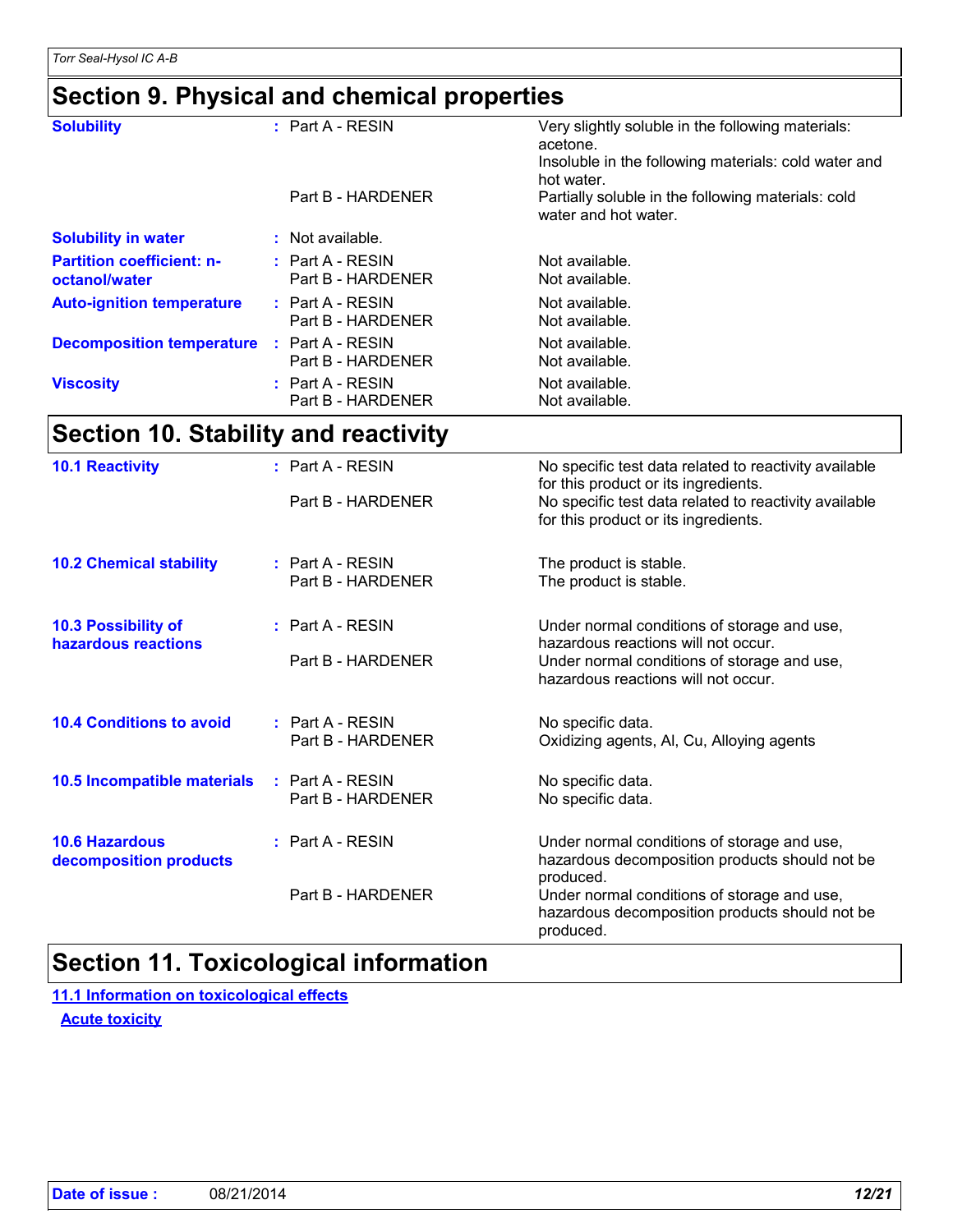| <b>Product/ingredient name</b>                                                              | <b>Result</b>          | <b>Species</b> | <b>Dose</b>              | <b>Exposure</b> |
|---------------------------------------------------------------------------------------------|------------------------|----------------|--------------------------|-----------------|
| <b>Part A - RESIN</b><br>Reaction product: Bisphenol-<br>A-(Epichlorhydrin); epoxy<br>resin | LD50 Oral              | Rat            | 11.4 $g/kg$              |                 |
| <b>Part B - HARDENER</b><br>2,2'-Iminodiethylamine                                          | LD50 Dermal            | Rabbit         | 1090 mg/kg               |                 |
| <b>Bisphenol A</b>                                                                          | LD50 Oral<br>LD50 Oral | Rat<br>Rat     | 1080 mg/kg<br>1200 mg/kg |                 |

### **Irritation/Corrosion**

| <b>Product/ingredient name</b>                                     | <b>Result</b>            | <b>Species</b> | <b>Score</b> | <b>Exposure</b>             | <b>Observation</b>       |
|--------------------------------------------------------------------|--------------------------|----------------|--------------|-----------------------------|--------------------------|
| <b>Part A - RESIN</b>                                              |                          |                |              |                             |                          |
| Reaction product: Bisphenol-<br>A-(Epichlorhydrin); epoxy<br>resin | Eyes - Mild irritant     | Rabbit         |              | 100<br>milligrams           |                          |
|                                                                    | Eyes - Moderate irritant | Rabbit         |              | 24 hours 20<br>milligrams   | $\overline{\phantom{a}}$ |
|                                                                    | Skin - Moderate irritant | Rabbit         |              | 24 hours 500<br>microliters |                          |
|                                                                    | Skin - Severe irritant   | Rabbit         |              | 24 hours 2<br>milligrams    | $\overline{a}$           |
| <b>Part B - HARDENER</b>                                           |                          |                |              |                             |                          |
| 2,2'-Iminodiethylamine                                             | Skin - Moderate irritant | Rabbit         |              | 500<br>milligrams           |                          |
| <b>Bisphenol A</b>                                                 | Eyes - Severe irritant   | Rabbit         |              | 24 hours 250<br>Micrograms  | L,                       |
|                                                                    | Skin - Mild irritant     | Rabbit         |              | 24 hours 500<br>milligrams  |                          |
|                                                                    | Skin - Mild irritant     | Rabbit         |              | 250<br>milligrams           |                          |

#### **Sensitization**

Not available.

#### **Mutagenicity**

Not available.

#### **Carcinogenicity**

Not available.

#### **Classification**

| <b>OSHA</b><br><b>Product/ingredient name</b> | <b>IARC</b> | <b>NTP</b>                      |
|-----------------------------------------------|-------------|---------------------------------|
| <b>Part B - HARDENER</b><br>Quartz (SiO2)     |             | Known to be a human carcinogen. |

#### **Reproductive toxicity**

Not available.

#### **Teratogenicity**

Not available.

#### **Specific target organ toxicity (single exposure)**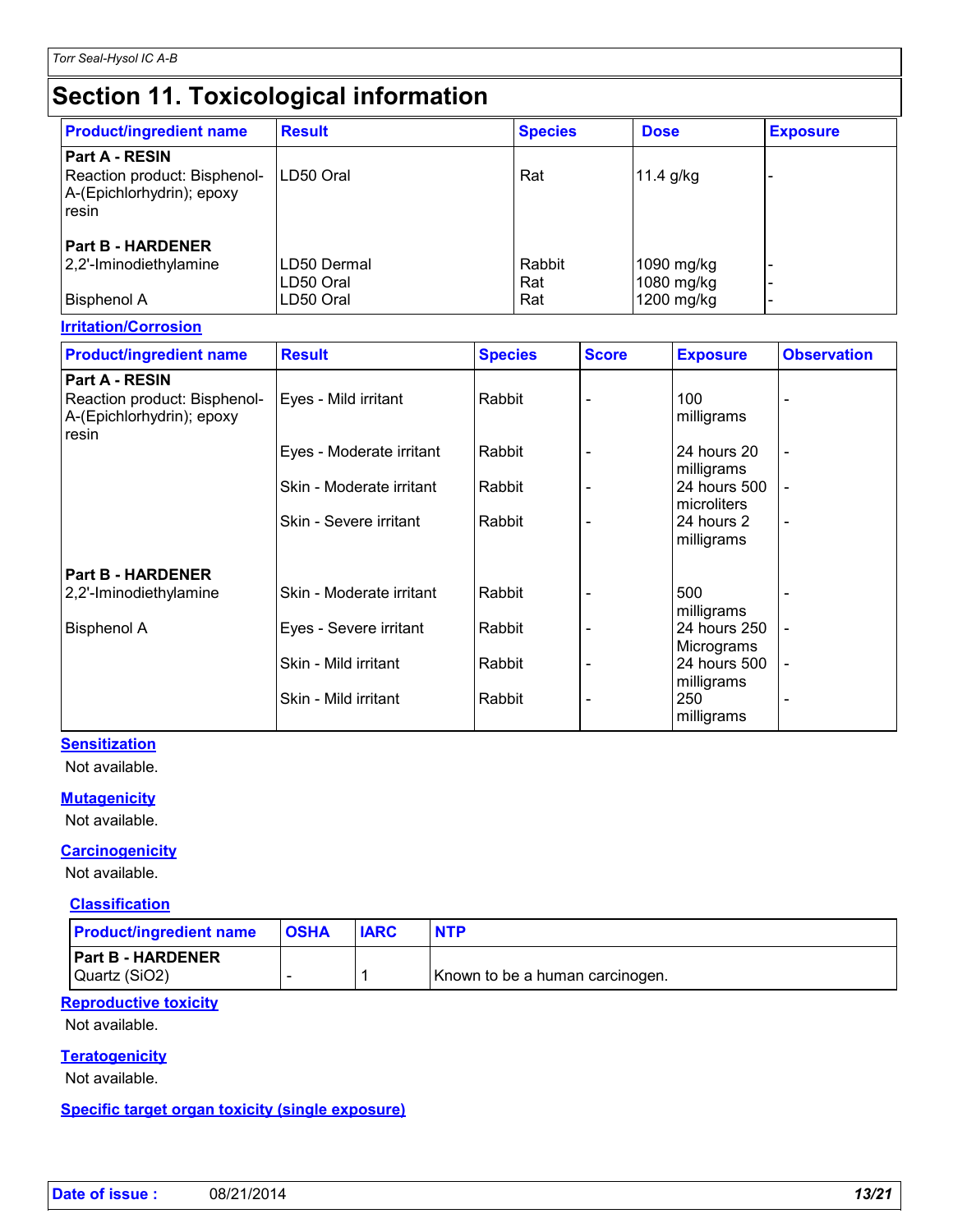| <b>Name</b>                                                            | <b>Category</b> | <b>Route of</b><br>exposure | <b>Target organs</b>                           |
|------------------------------------------------------------------------|-----------------|-----------------------------|------------------------------------------------|
| <b>Part A - RESIN</b>                                                  |                 |                             |                                                |
| Reaction product: Bisphenol-A-(Epichlorhydrin); epoxy resin Category 3 |                 | Not applicable.             | Respiratory tract<br>irritation                |
| <b>Part B - HARDENER</b>                                               |                 |                             |                                                |
| Quartz (SiO2)                                                          | Category 2      | Inhalation                  | lungs                                          |
| <b>Bisphenol A</b>                                                     | Category 3      | Not applicable.             | <b>Respiratory tract</b><br><b>lirritation</b> |

#### **Specific target organ toxicity (repeated exposure)**

Not available.

#### **Aspiration hazard**

Not available.

| Information on the likely<br>routes of exposure | : Not available.                                                                    |                                                                                                                                                                                                                                                                |
|-------------------------------------------------|-------------------------------------------------------------------------------------|----------------------------------------------------------------------------------------------------------------------------------------------------------------------------------------------------------------------------------------------------------------|
| <b>Potential acute health effects</b>           |                                                                                     |                                                                                                                                                                                                                                                                |
| Eye contact                                     | $:$ Part A - RESIN<br>Part B - HARDENER                                             | Causes serious eye irritation.<br>Causes serious eye damage.                                                                                                                                                                                                   |
| <b>Inhalation</b>                               | : Part A - RESIN<br>Part B - HARDENER                                               | May cause respiratory irritation.<br>May give off gas, vapor or dust that is very irritating<br>or corrosive to the respiratory system. Exposure to<br>decomposition products may cause a health hazard.<br>Serious effects may be delayed following exposure. |
| <b>Skin contact</b>                             | : Part A - RESIN                                                                    | Causes skin irritation. May cause an allergic skin<br>reaction.                                                                                                                                                                                                |
|                                                 | Part B - HARDENER                                                                   | Causes severe burns. May cause an allergic skin<br>reaction.                                                                                                                                                                                                   |
| <b>Ingestion</b>                                | $:$ Part A - RESIN<br>Part B - HARDENER                                             | Irritating to mouth, throat and stomach.<br>Corrosive to the digestive tract. Causes burns.<br>May cause burns to mouth, throat and stomach.                                                                                                                   |
|                                                 | <b>Symptoms related to the physical, chemical and toxicological characteristics</b> |                                                                                                                                                                                                                                                                |
| <b>Eye contact</b>                              | : Part A - RESIN                                                                    | Adverse symptoms may include the following:<br>pain or irritation<br>watering<br>redness                                                                                                                                                                       |
|                                                 | Part B - HARDENER                                                                   | Adverse symptoms may include the following:<br>pain<br>watering<br>redness                                                                                                                                                                                     |
| <b>Inhalation</b>                               | $:$ Part A - RESIN                                                                  | Adverse symptoms may include the following:<br>respiratory tract irritation                                                                                                                                                                                    |

Part B - HARDENER Adverse symptoms may include the following:

coughing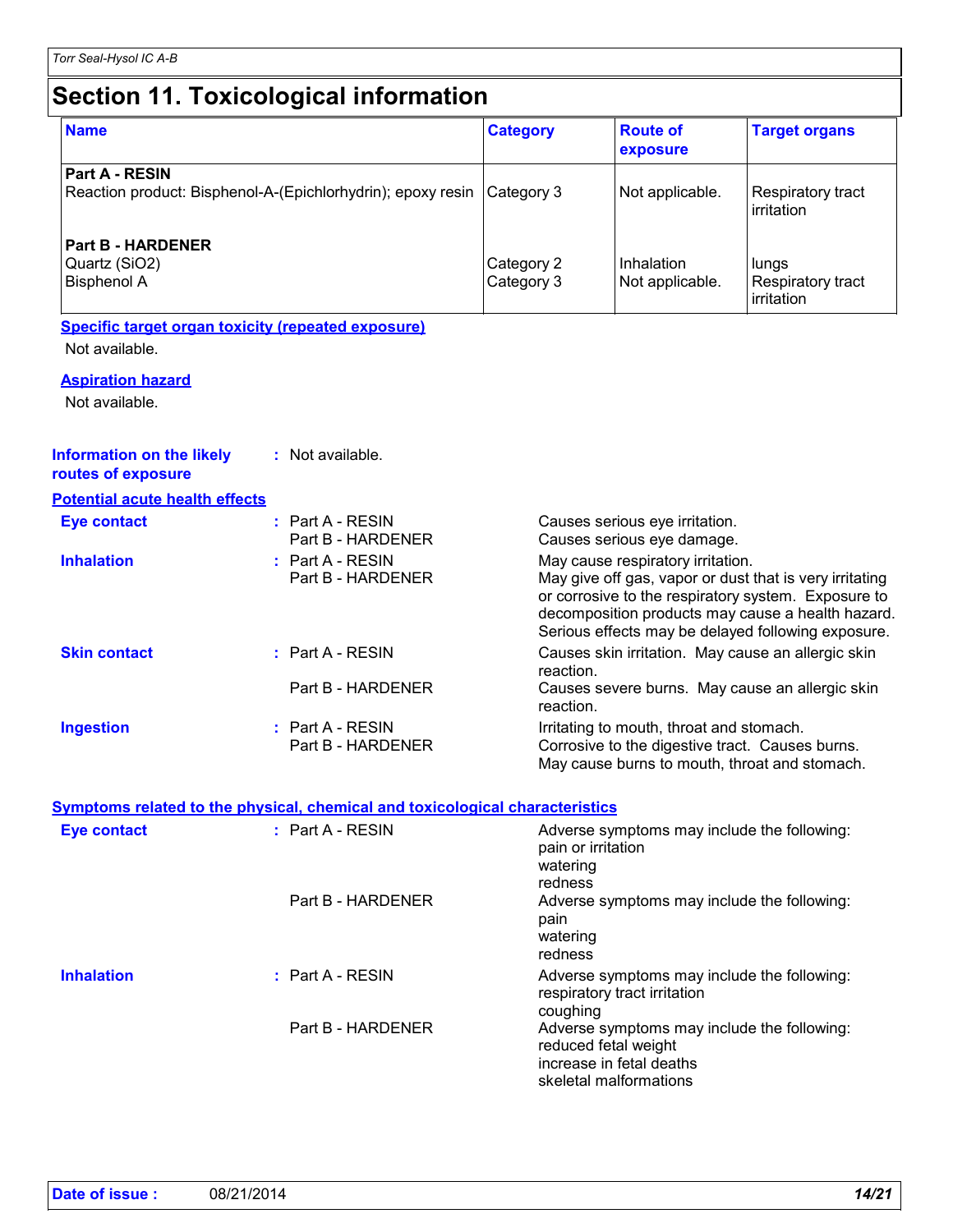| <b>Skin contact</b> | $:$ Part A - RESIN                      | Adverse symptoms may include the following:<br>irritation                                                                                                       |
|---------------------|-----------------------------------------|-----------------------------------------------------------------------------------------------------------------------------------------------------------------|
|                     | Part B - HARDENER                       | redness<br>Adverse symptoms may include the following:<br>pain or irritation                                                                                    |
|                     |                                         | redness<br>blistering may occur<br>reduced fetal weight<br>increase in fetal deaths<br>skeletal malformations                                                   |
| <b>Ingestion</b>    | $:$ Part A - RESIN<br>Part B - HARDENER | No specific data.<br>Adverse symptoms may include the following:<br>stomach pains<br>reduced fetal weight<br>increase in fetal deaths<br>skeletal malformations |

|                                         |                                         | <u>Delayed and immediate effects and also chronic effects from short and long term exposure</u>                                     |
|-----------------------------------------|-----------------------------------------|-------------------------------------------------------------------------------------------------------------------------------------|
| <b>Short term exposure</b>              |                                         |                                                                                                                                     |
| <b>Potential immediate</b><br>effects   | : Not available.                        |                                                                                                                                     |
| <b>Potential delayed effects</b>        | : Not available.                        |                                                                                                                                     |
| <b>Long term exposure</b>               |                                         |                                                                                                                                     |
| <b>Potential immediate</b><br>effects   | : Not available.                        |                                                                                                                                     |
| <b>Potential delayed effects</b>        | : Not available.                        |                                                                                                                                     |
| <b>Potential chronic health effects</b> |                                         |                                                                                                                                     |
| Not available.                          |                                         |                                                                                                                                     |
| <b>General</b>                          | $:$ Part A - RESIN                      | Once sensitized, a severe allergic reaction may<br>occur when subsequently exposed to very low<br>levels.                           |
|                                         | Part B - HARDENER                       | Once sensitized, a severe allergic reaction may<br>occur when subsequently exposed to very low<br>levels.                           |
| <b>Carcinogenicity</b>                  | $:$ Part A - RESIN<br>Part B - HARDENER | No known significant effects or critical hazards.<br>May cause cancer. Risk of cancer depends on<br>duration and level of exposure. |
| <b>Mutagenicity</b>                     | $:$ Part A - RESIN<br>Part B - HARDENER | No known significant effects or critical hazards.<br>No known significant effects or critical hazards.                              |
| <b>Teratogenicity</b>                   | $:$ Part A - RESIN<br>Part B - HARDENER | No known significant effects or critical hazards.<br>No known significant effects or critical hazards.                              |
| <b>Developmental effects</b>            | $:$ Part A - RESIN<br>Part B - HARDENER | No known significant effects or critical hazards.<br>No known significant effects or critical hazards.                              |
| <b>Fertility effects</b>                | $:$ Part A - RESIN<br>Part B - HARDENER | No known significant effects or critical hazards.<br>Suspected of damaging fertility.                                               |

#### **Numerical measures of toxicity**

#### **Acute toxicity estimates**

| <b>Route</b>                               | <b>ATE value</b>           |
|--------------------------------------------|----------------------------|
| <b>Part B - HARDENER</b><br>Oral<br>Dermal | 3526.5 mg/kg<br>4360 mg/kg |

| Date of issue: | 08/21/2014 | 15/21 |
|----------------|------------|-------|
|----------------|------------|-------|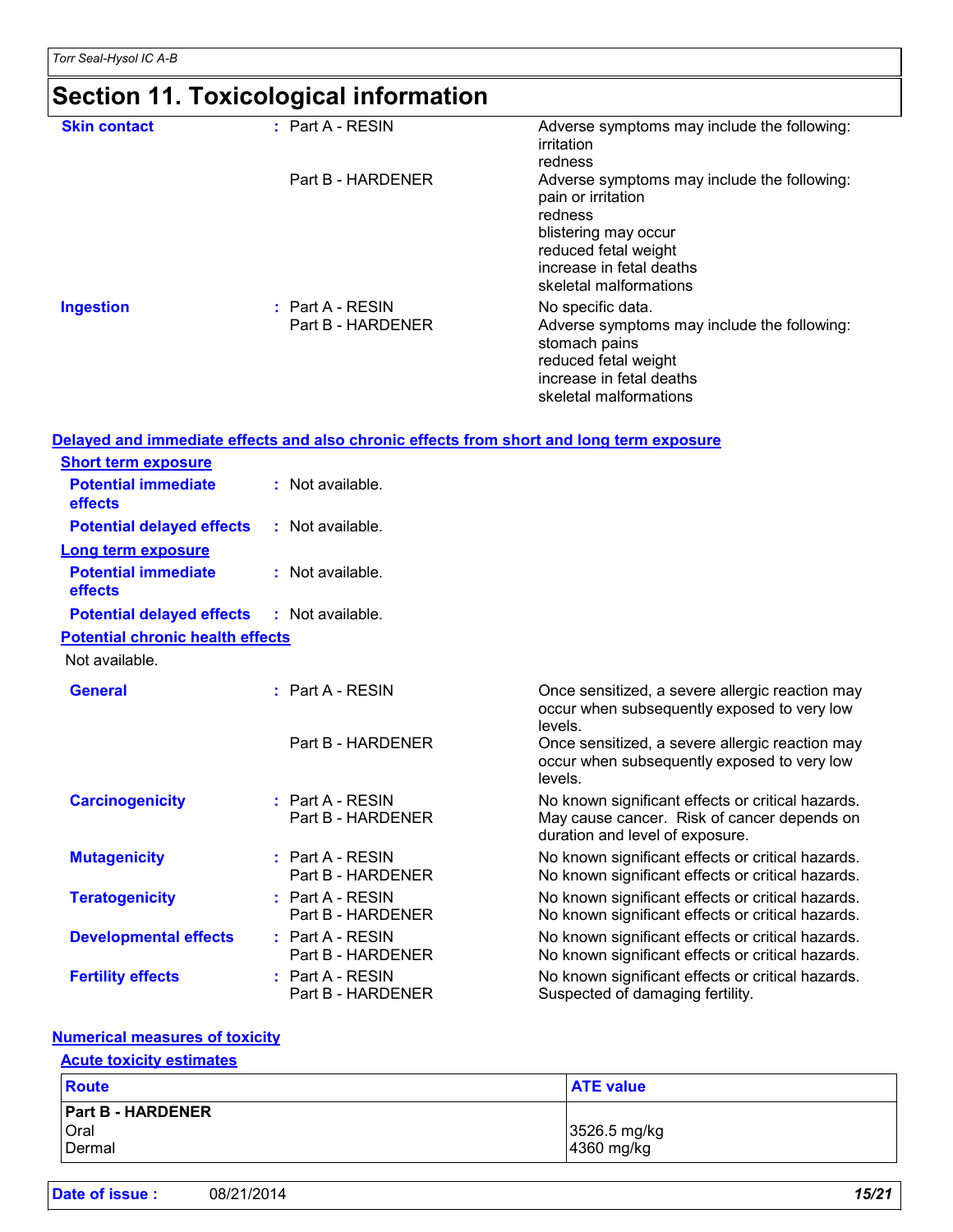**Other information :** Part A - RESIN Not available.<br>Part B - HARDENER Not available. Part B - HARDENER

### **Section 12. Ecological information**

| <b>Product/ingredient name</b> | <b>Result</b>                                                         | <b>Species</b>                               | <b>Exposure</b> |
|--------------------------------|-----------------------------------------------------------------------|----------------------------------------------|-----------------|
| <b>Part B - HARDENER</b>       |                                                                       |                                              |                 |
| 2,2'-Iminodiethylamine         | Acute EC50 345600 µg/l Fresh water                                    | Algae - Pseudokirchneriella<br>subcapitata   | 96 hours        |
|                                | Acute LC50 53500 µg/l Fresh water                                     | Daphnia - Daphnia magna                      | 48 hours        |
|                                | Acute LC50 332 mg/l Fresh water                                       | Fish                                         | 96 hours        |
|                                | Chronic NOEC 5.6 mg/l                                                 | Daphnia                                      | 21 days         |
|                                | Chronic NOEC 10 mg/l Marine water                                     | Fish                                         | 28 days         |
| <b>Bisphenol A</b>             | Acute EC50 1000 µg/l Marine water                                     | Algae - Skeletonema costatum                 | 96 hours        |
|                                | Acute EC50 7.75 mg/l Fresh water                                      | Daphnia - Daphnia magna -<br>Neonate         | 48 hours        |
|                                | Acute LC50 1.34 mg/l Marine water                                     | Crustaceans - Americamysis<br>bahia - Larvae | 48 hours        |
|                                | Acute LC50 4600 µg/l Fresh water                                      | Fish - Pimephales promelas                   | 96 hours        |
|                                | Chronic NOEC 30 µg/l Fresh water                                      | Daphnia - Daphnia magna -<br>Neonate         | 21 days         |
|                                | Chronic NOEC 0.2 to 20 ppb Fresh water   Fish - Xiphophorus helleri - | Juvenile (Fledgling, Hatchling,<br>Weanling) | 60 days         |

#### **12.2 Persistence and degradability**

| <b>Product/ingredient name</b>                                           | <b>Test</b>                                                                        | <b>Result</b> |                                                                  | <b>Dose</b>       |         | <b>Inoculum</b>                                            |  |
|--------------------------------------------------------------------------|------------------------------------------------------------------------------------|---------------|------------------------------------------------------------------|-------------------|---------|------------------------------------------------------------|--|
| <b>Part B - HARDENER</b><br>2,2'-Iminodiethylamine<br><b>Bisphenol A</b> | OECD 301 301F<br>Ready<br>Biodegradability -<br>Manometric<br>Respirometry<br>Test |               | 80 to 90 % - Inherent - 30 days<br>$ >=76$ % - Readily - 28 days |                   |         | 20 mg/l Activated<br>sludge<br>25 mg/l Activated<br>sludge |  |
| <b>Product/ingredient name</b>                                           | <b>Aquatic half-life</b>                                                           |               |                                                                  | <b>Photolysis</b> |         | <b>Biodegradability</b>                                    |  |
| <b>Part B - HARDENER</b><br>2,2'-Iminodiethylamine<br><b>Bisphenol A</b> | Marine water 2 to 4 days                                                           |               |                                                                  |                   | Readily |                                                            |  |

#### **12.3 Bioaccumulative potential**

| <b>Product/ingredient name</b>                                               | $LogP_{ow}$    | <b>BCF</b>              | <b>Potential</b> |
|------------------------------------------------------------------------------|----------------|-------------------------|------------------|
| <b>Part B - HARDENER</b><br>$ 2,2$ '-Iminodiethylamine<br><b>Bisphenol A</b> | $-5.58$<br>3.4 | l2.8 to 6.3<br>20 to 67 | low<br>low       |

#### **12.4 Mobility in soil**

| Date of issue: | 08/21/2014 | 16/21 |
|----------------|------------|-------|
|                |            |       |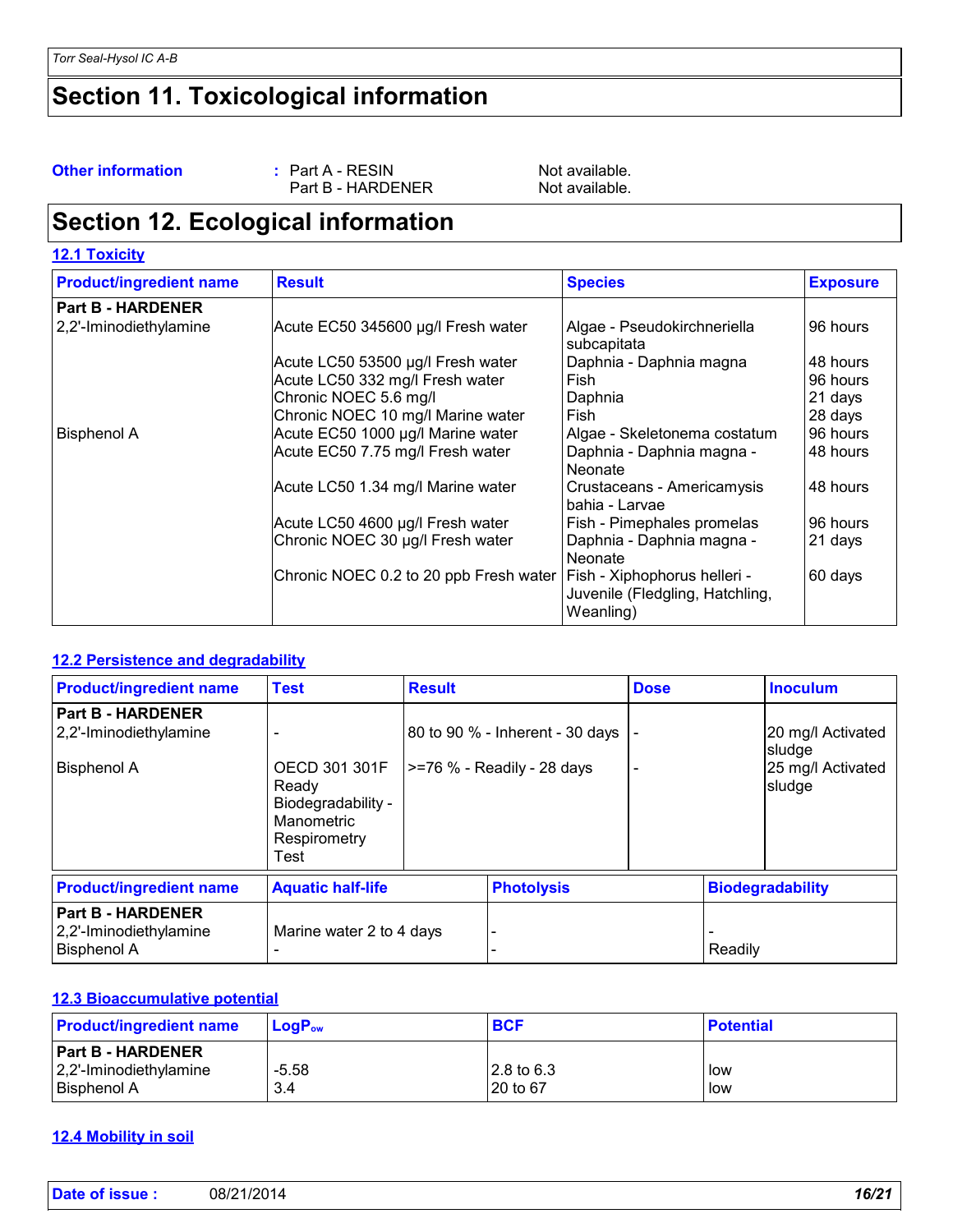**Soil/water partition coefficient (KOC)**

**:** Not available.

| 12.5 Other adverse effects | : Pa |
|----------------------------|------|
|                            | Pэ   |

**12.5 Interest A - RESIN No known significant effects or critical hazards.** Part B - HARDENER No known significant effects or critical hazards.

### **Section 13. Disposal considerations**

#### The generation of waste should be avoided or minimized wherever possible. Disposal of this product, solutions and any by-products should at all times comply with the requirements of environmental protection and waste disposal legislation and any regional local authority requirements. Dispose of surplus and non-recyclable products via a licensed waste disposal contractor. Waste should not be disposed of untreated to the sewer unless fully compliant with the requirements of all authorities with jurisdiction. Waste packaging should be recycled. Incineration or landfill should only be considered when recycling is not feasible. This material and its container must be disposed of in a safe way. Care should be taken when handling emptied containers that have not been cleaned or rinsed out. Empty containers or liners may retain some product residues. Avoid dispersal of spilled material and runoff and contact with soil, waterways, drains and sewers. **Disposal methods : Disposal should be in accordance with applicable regional, national and local laws and regulations. Local 13.1 Waste treatment methods**

**regulations may be more stringent than regional or national requirements.**

**The information presented below only applies to the material as supplied. The identification based on characteristic(s) or listing may not apply if the material has been used or otherwise contaminated. It is the responsibility of the waste generator to determine the toxicity and physical properties of the material generated to determine the proper waste identification and disposal methods in compliance with applicable regulations.**

**Refer to Section 7: HANDLING AND STORAGE and Section 8: EXPOSURE CONTROLS/PERSONAL PROTECTION for additional handling information and protection of employees.**

### **Section 14. Transport information**

| <b>Regulatory</b><br>information | <b>UN number</b> | <b>Proper shipping</b><br>name | <b>Classes</b> | PG* Label | <b>Additional</b><br>information |
|----------------------------------|------------------|--------------------------------|----------------|-----------|----------------------------------|
|                                  |                  |                                |                |           |                                  |
|                                  |                  |                                |                |           |                                  |
|                                  |                  |                                |                |           |                                  |
|                                  |                  |                                |                |           |                                  |
|                                  |                  |                                |                |           |                                  |
|                                  |                  |                                |                |           |                                  |
|                                  |                  |                                |                |           |                                  |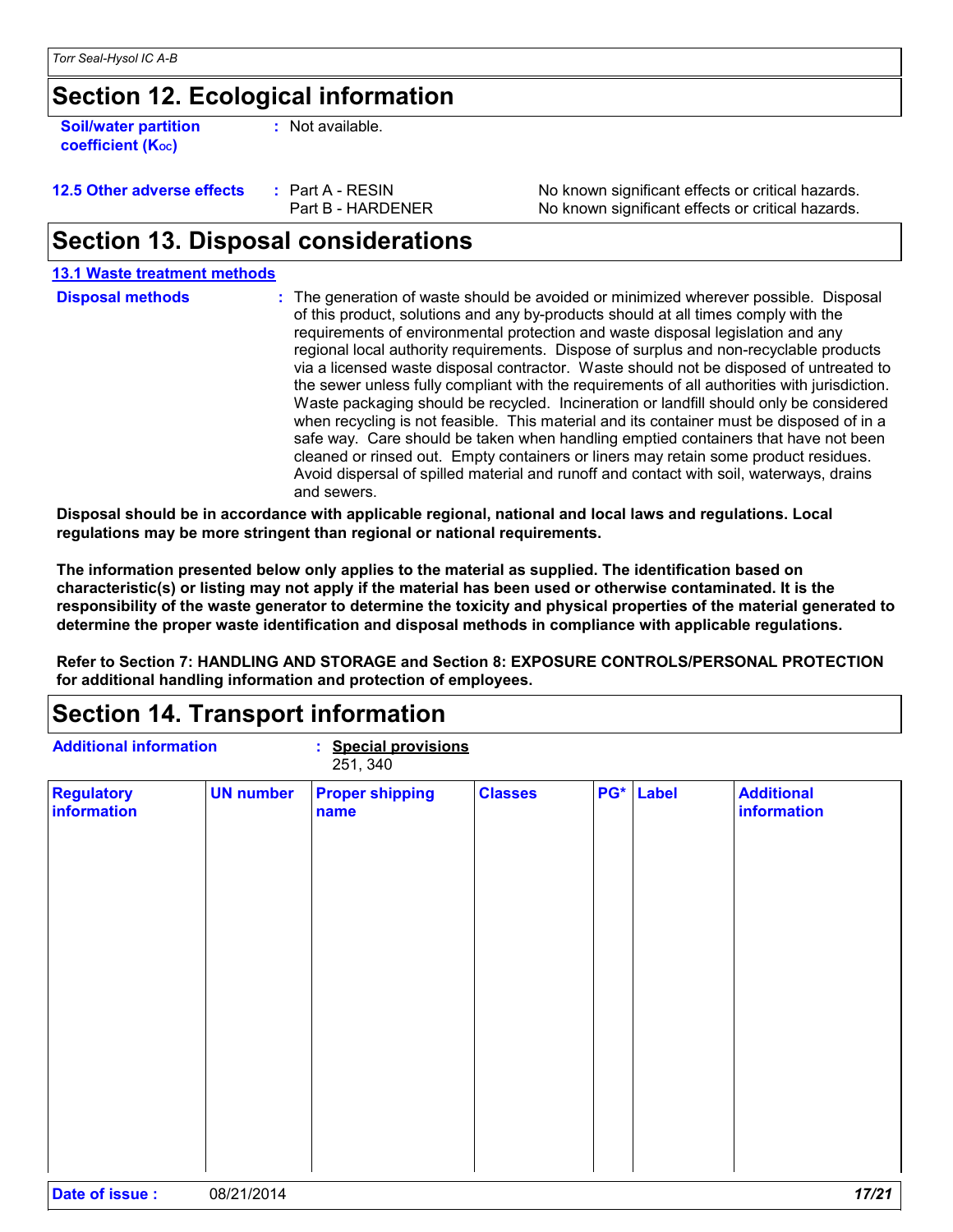### **Section 14. Transport information**

| Section 14. Transport information |               |                                                                                                              |                |              |                          |                                                                                                                                                                                  |
|-----------------------------------|---------------|--------------------------------------------------------------------------------------------------------------|----------------|--------------|--------------------------|----------------------------------------------------------------------------------------------------------------------------------------------------------------------------------|
| <b>DOT</b>                        | <b>UN3316</b> | Chemical kits. Marine<br>pollutant (Reaction<br>product: Bisphenol-A-<br>(Epichlorhydrin);<br>epoxy resin)   | $\overline{9}$ | $\mathbf{I}$ | AM,<br>$\bigstar$        | The marine pollutant<br>mark is not required<br>when transported on<br>inland waterways in<br>sizes of ≤5 L or ≤5 kg<br>or by road, rail, or<br>inland air in non-bulk<br>sizes. |
|                                   |               |                                                                                                              |                |              |                          | <b>Limited quantity</b><br>Yes.                                                                                                                                                  |
|                                   |               |                                                                                                              |                |              |                          | <b>Packaging</b><br>instruction<br>Passenger aircraft<br>Quantity limitation: 10<br>kg                                                                                           |
|                                   |               |                                                                                                              |                |              |                          | Cargo aircraft<br>Quantity limitation: 10<br>kg                                                                                                                                  |
|                                   |               |                                                                                                              |                |              |                          | <b>Special provisions</b><br>15                                                                                                                                                  |
| <b>TDG</b>                        | <b>UN3316</b> | CHEMICAL KIT.<br>Marine pollutant<br>(Reaction product:<br>Bisphenol-A-<br>(Epichlorhydrin);                 | 9              | $\mathbf{I}$ | AIN,                     | The marine pollutant<br>mark is not required<br>when transported by<br>road or rail.                                                                                             |
|                                   |               | epoxy resin)                                                                                                 |                |              | <b>AND THE POLLUTANT</b> | <b>Explosive Limit and</b><br><b>Limited Quantity</b><br><b>Index</b><br>0                                                                                                       |
|                                   |               |                                                                                                              |                |              |                          | <b>Passenger Carrying</b><br>Road or Rail Index<br>10                                                                                                                            |
|                                   |               |                                                                                                              |                |              |                          | <b>Special provisions</b><br>65                                                                                                                                                  |
| <b>Mexico</b>                     | <b>UN3316</b> | <b>EQUIPO QUIMICO</b>                                                                                        | 9              | $\mathbf{I}$ |                          | <b>Special provisions</b><br>251                                                                                                                                                 |
| <b>IMDG</b>                       | <b>UN3316</b> | CHEMICAL KIT.<br>Marine pollutant<br>(Reaction product:<br>Bisphenol-A-<br>(Epichlorhydrin);<br>epoxy resin) | 9              | $\mathbf{I}$ | Alħ,<br>₩                | The marine pollutant<br>mark is not required<br>when transported in<br>sizes of ≤5 L or ≤5 kg.<br><b>Emergency</b><br>schedules (EmS)<br>$F-A$ , $_S-P_$                         |
|                                   |               |                                                                                                              |                |              |                          | <b>Special provisions</b><br>251, 340                                                                                                                                            |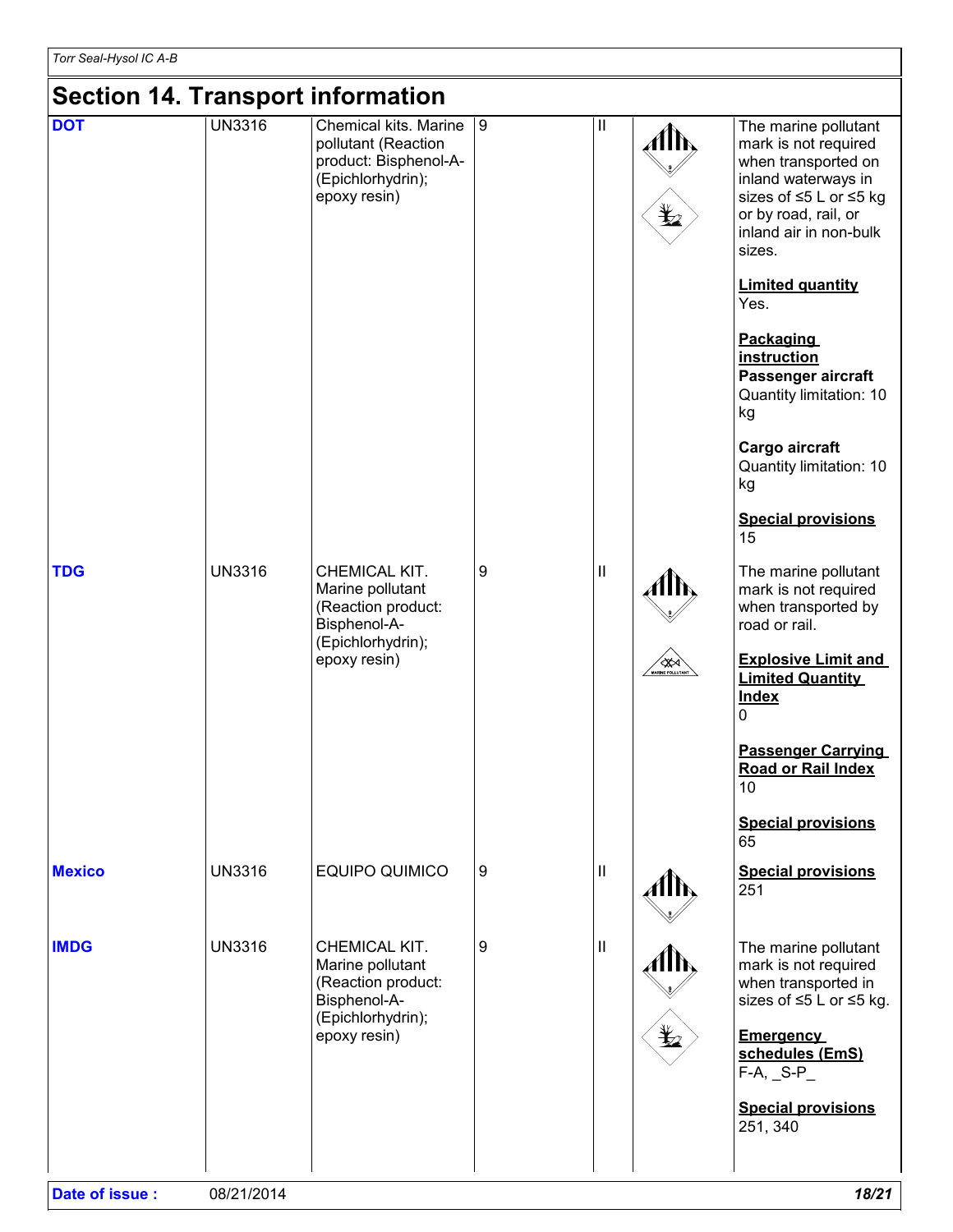### **Section 14. Transport information**

| <b>IATA</b> | <b>UN3316</b> | Chemical kit | 9 | Ш | The environmentally<br>Allh,<br>hazardous substance |
|-------------|---------------|--------------|---|---|-----------------------------------------------------|
|             |               |              |   |   | mark may appear if                                  |
|             |               |              |   |   | required by other                                   |
|             |               |              |   |   | transportation                                      |
|             |               |              |   |   | regulations.                                        |
|             |               |              |   |   | Passenger and                                       |
|             |               |              |   |   | <b>Cargo Aircraft</b>                               |
|             |               |              |   |   | Quantity limitation: 10                             |
|             |               |              |   |   | kg<br>Packaging                                     |
|             |               |              |   |   | instructions: 960                                   |
|             |               |              |   |   | <b>Cargo Aircraft Only</b>                          |
|             |               |              |   |   | Quantity limitation: 10                             |
|             |               |              |   |   | kg                                                  |
|             |               |              |   |   | Packaging                                           |
|             |               |              |   |   | instructions: 960                                   |
|             |               |              |   |   | <b>Limited Quantities -</b>                         |
|             |               |              |   |   | <b>Passenger Aircraft</b>                           |
|             |               |              |   |   | Quantity limitation: 1                              |
|             |               |              |   |   | kg                                                  |
|             |               |              |   |   | Packaging                                           |
|             |               |              |   |   | instructions: Y960                                  |
|             |               |              |   |   | <b>Special provisions</b>                           |
|             |               |              |   |   | A44, A163                                           |

PG\* : Packing group

### **Section 15. Regulatory information**

#### **15.1 Safety, health and environmental regulations/legislation specific for the substance or mixture**

| <b>U.S. Federal regulations</b>                                                   | : United States inventory (TSCA 8b): All components are listed or exempted. |  |
|-----------------------------------------------------------------------------------|-----------------------------------------------------------------------------|--|
| <b>Clean Air Act Section 112</b><br>(b) Hazardous Air<br><b>Pollutants (HAPS)</b> | : Not listed                                                                |  |
| <b>Clean Air Act Section 602</b><br><b>Class I Substances</b>                     | : Not listed                                                                |  |
| <b>Clean Air Act Section 602</b><br><b>Class II Substances</b>                    | : Not listed                                                                |  |

**DEA List I Chemicals (Precursor Chemicals) :** Not listed

**DEA List II Chemicals (Essential Chemicals) :** Not listed

#### **SARA 302/304**

#### **Composition/information on ingredients**

No products were found.

| <b>SARA 304 RQ</b>    | : Not applicable.                                                    |
|-----------------------|----------------------------------------------------------------------|
| <b>SARA 311/312</b>   |                                                                      |
| <b>Classification</b> | : Immediate (acute) health hazard<br>Delayed (chronic) health hazard |

**Composition/information on ingredients**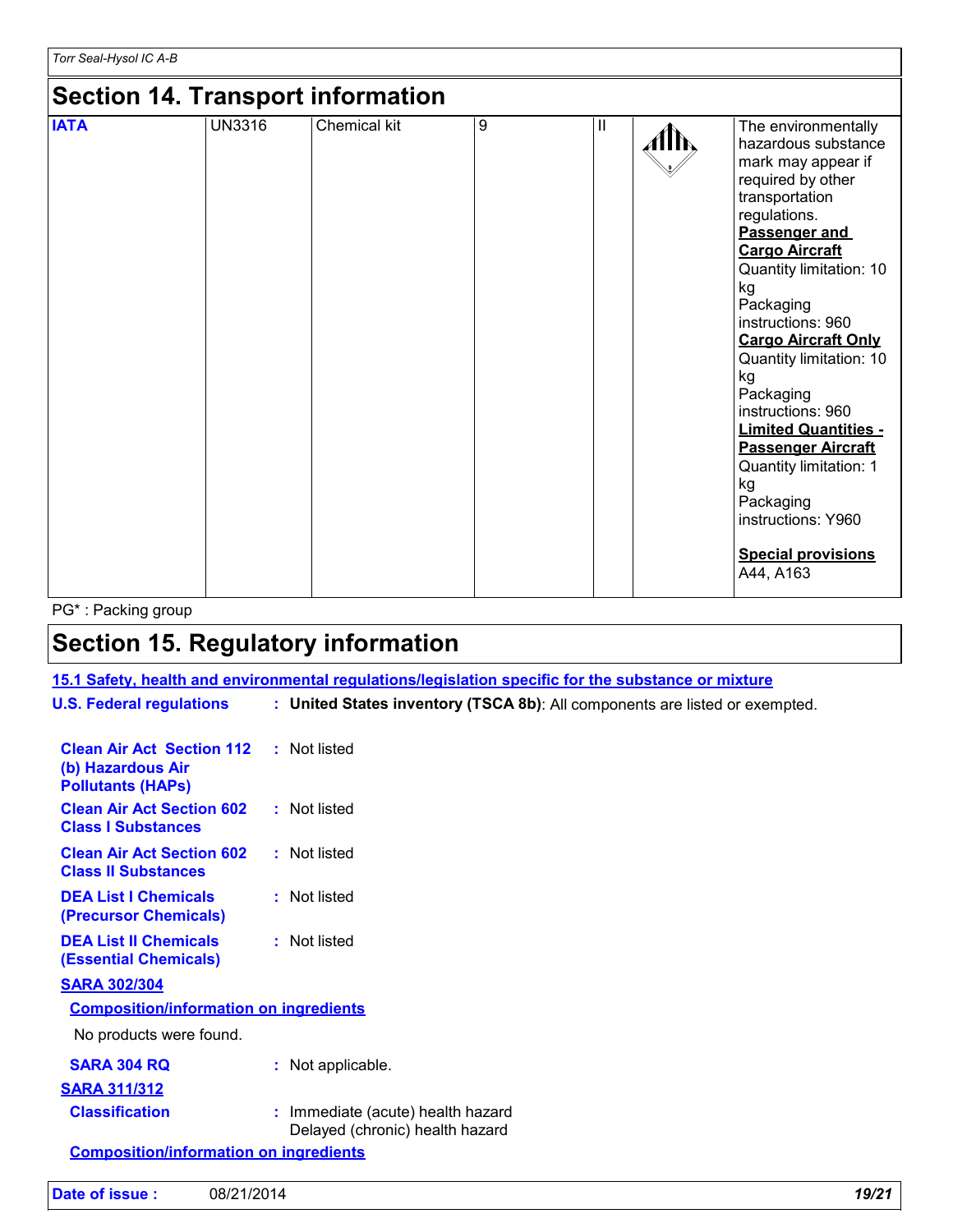### **Section 15. Regulatory information**

| <b>Name</b>                                                                               | $\frac{9}{6}$                     | <b>Fire</b><br>hazard | <b>Sudden</b><br>release of<br><b>pressure</b> | <b>Reactive</b>   | <b>Immediate</b><br>(acute)<br>health<br>hazard | <b>Delayed</b><br>(chronic)<br>health<br>hazard |
|-------------------------------------------------------------------------------------------|-----------------------------------|-----------------------|------------------------------------------------|-------------------|-------------------------------------------------|-------------------------------------------------|
| <b>Part A - RESIN</b><br>Reaction product: Bisphenol-A-<br>(Epichlorhydrin); epoxy resin  | $30 - 60$                         | No.                   | No.                                            | No.               | Yes.                                            | No.                                             |
| <b>Part B - HARDENER</b><br>Quartz (SiO2)<br>2,2'-Iminodiethylamine<br><b>Bisphenol A</b> | $10 - 30$<br>$10 - 30$<br>$1 - 5$ | No.<br>No.<br>No.     | No.<br>No.<br>No.                              | No.<br>No.<br>No. | Yes.<br>Yes.<br>Yes.                            | Yes.<br>No.<br>Yes.                             |

#### **SARA 313**

|                                           | <b>Product name</b>                            | <b>CAS number</b> | $\frac{9}{6}$ |
|-------------------------------------------|------------------------------------------------|-------------------|---------------|
| <b>Form R - Reporting</b><br>requirements | <b>Part B - HARDENER</b><br><b>Bisphenol A</b> | 80-05-7           | 1 - 5         |
| <b>Supplier notification</b>              | <b>Part B - HARDENER</b><br><b>Bisphenol A</b> | 80-05-7           | $1 - 5$       |

SARA 313 notifications must not be detached from the SDS and any copying and redistribution of the SDS shall include copying and redistribution of the notice attached to copies of the SDS subsequently redistributed.

#### **State regulations**

| <b>Massachusetts</b> | : The following components are listed: SILICA, CRYSTALLINE, QUARTZ; DIETHYLENE<br>TRIAMINE; 4,4'-ISOPROPYLIDENEDIPHENOL                                                         |
|----------------------|---------------------------------------------------------------------------------------------------------------------------------------------------------------------------------|
| <b>New York</b>      | : None of the components are listed.                                                                                                                                            |
| <b>New Jersey</b>    | : The following components are listed: SILICA, QUARTZ; QUARTZ (SiO2);<br>DIETHYLENE TRIAMINE; 1,2-ETHANEDIAMINE, N-(2-AMINOETHYL)-; BISPHENOL<br>A; 4,4'-ISOPROPYLIDENEDIPHENOL |
| <b>Pennsylvania</b>  | : The following components are listed: QUARTZ (SIO2); 1,2-ETHANEDIAMINE, N-<br>(2-AMINOETHYL)-; 4,4'-ISOPROPYLIDENEDIPHENOL                                                     |

#### **California Prop. 65**

**WARNING:** This product contains a chemical known to the State of California to cause cancer.

| <b>Ingredient name</b>                                      | <b>Cancer</b> | <b>Reproductive</b>                      | <b>No significant risk</b><br>level | <b>Maximum</b><br>acceptable dosage<br><b>level</b> |
|-------------------------------------------------------------|---------------|------------------------------------------|-------------------------------------|-----------------------------------------------------|
| <b>Part B - HARDENER</b><br>Quartz (SiO2)                   | Yes.          | IN <sub>o</sub>                          | No.                                 | lNo.                                                |
| <b>Canada inventory</b><br><b>International requlations</b> |               | : All components are listed or exempted. |                                     |                                                     |

| <b>International lists</b>                                                       | : Australia inventory (AICS): All components are listed or exempted.<br>China inventory (IECSC): All components are listed or exempted.<br>Japan inventory: All components are listed or exempted.<br>Korea inventory: All components are listed or exempted.<br>Malaysia Inventory (EHS Register): All components are listed or exempted.<br>New Zealand Inventory of Chemicals (NZIoC): All components are listed or exempted.<br>Philippines inventory (PICCS): All components are listed or exempted.<br>Taiwan inventory (CSNN): Not determined. |
|----------------------------------------------------------------------------------|-------------------------------------------------------------------------------------------------------------------------------------------------------------------------------------------------------------------------------------------------------------------------------------------------------------------------------------------------------------------------------------------------------------------------------------------------------------------------------------------------------------------------------------------------------|
| <b>Chemical Weapons</b><br><b>Convention List Schedule</b><br><b>I</b> Chemicals | : Not listed                                                                                                                                                                                                                                                                                                                                                                                                                                                                                                                                          |